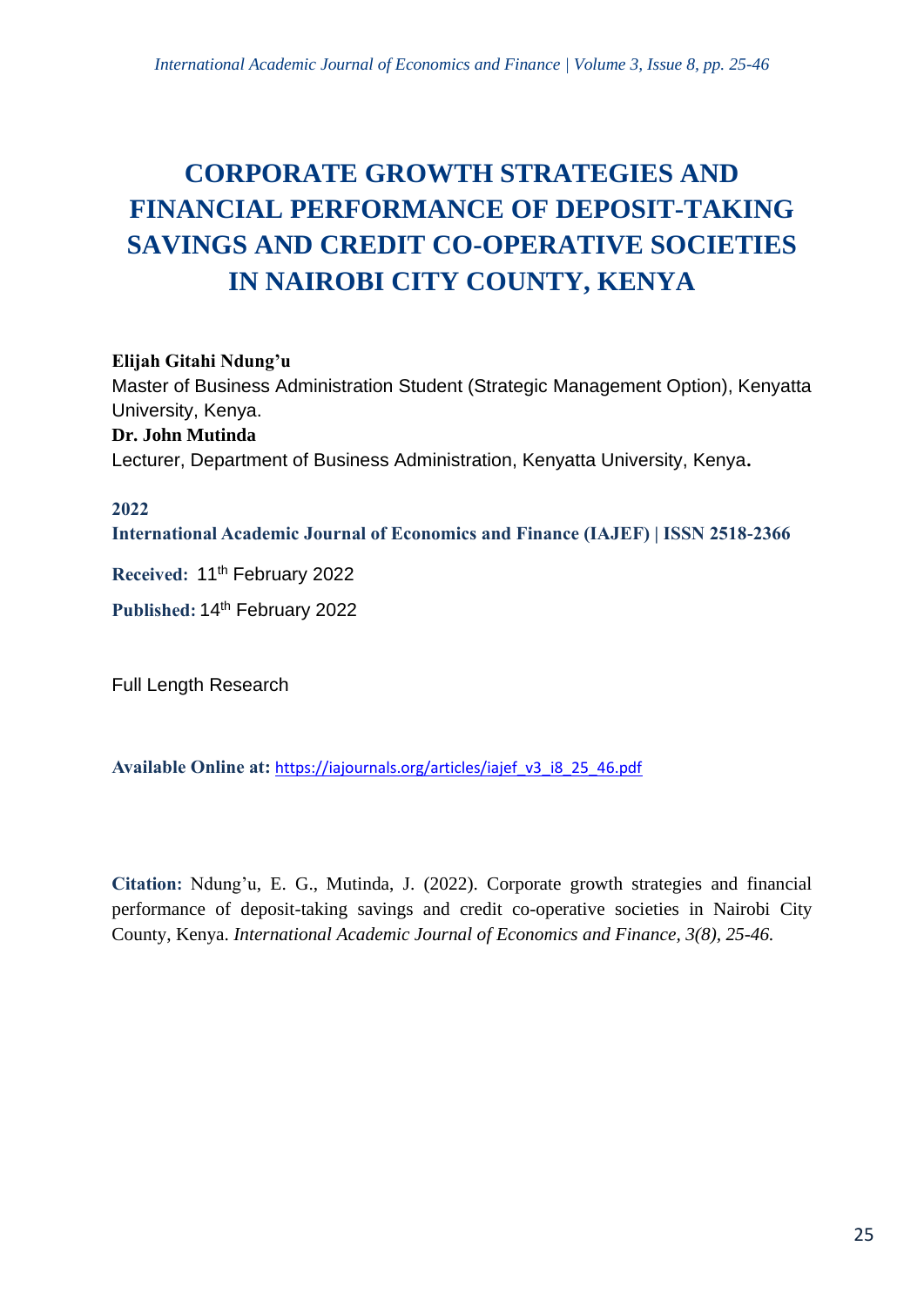#### **ABSTRACT**

In today's complex global world, corporate governance has become a significant factor in monitoring partnerships. SACCO has gradually become a basic part of economic and social events. SACCO has the ability and freedom to contact customers in areas that are not attractive to banks. Millions of people across Kenya have been able to access formal financial services from saving and credit cooperative societies. Nevertheless, the demand for the service continues to exceed the supply significantly due to the myriad of potential clients who have remained unattended. The survey aimed to explore the impact of corporate growth strategies on the financial performance of deposit-taking SACCOS in Nairobi City County, Kenya. The survey specifically sought to determine the effect of; managerial capabilities, technology innovation, market penetration and capital adequacy on their financial performance. The survey was guided by the resource-based view theory, agency theory and stakeholder theory. This study adopted a descriptive research design. The survey target 102 respondents from 34 registered and active deposit SACCOs in Nairobi County. The study used census sampling techniques to intentionally select executive directors, marketing managers, and members of the SACCO executive committee to form a sample size of 102 respondents. The questionnaires were utilized to gather data. The pre-test was done to enhance the validity and reliability of research tools. The collected data was analyzed descriptively and inferentially. The analyzed data was displayed by frequency tables, bar charts and pie charts. The results established that coefficient of correlation R was 0.918 an indication of strong correlation with the variables. The findings also established that coefficient of adjusted R2 was 0.843 which translates to 84.3%. This explains that 84.3% changes of financial performance of SACCOs can be explained the following variables; managerial capabilities, technology innovation, market penetration and capital adequacy. The findings also revealed that there is a significant relationship between corporate governance practices (managerial capabilities, technology innovation, market penetration and capital adequacy) and financial performance of deposit-taking SACCOs since P-value is less than 0.05. The study concluded that corporate governance practices affect the financial performance of deposit-taking SACCOs. The deposit-taking -SACCOs should always employ competence staff and there should be continuous training need assessment among employees so as to improve their skills. The SACCO should also ensure that all employees are well trained about the policies governing the SACCOs to enlighten the employees on their knowledge about SACCO and their profitability. Deposit-taking SACCOS should continuously train their members to the concept of saving for prosperity so as to create SACCO members' ownership.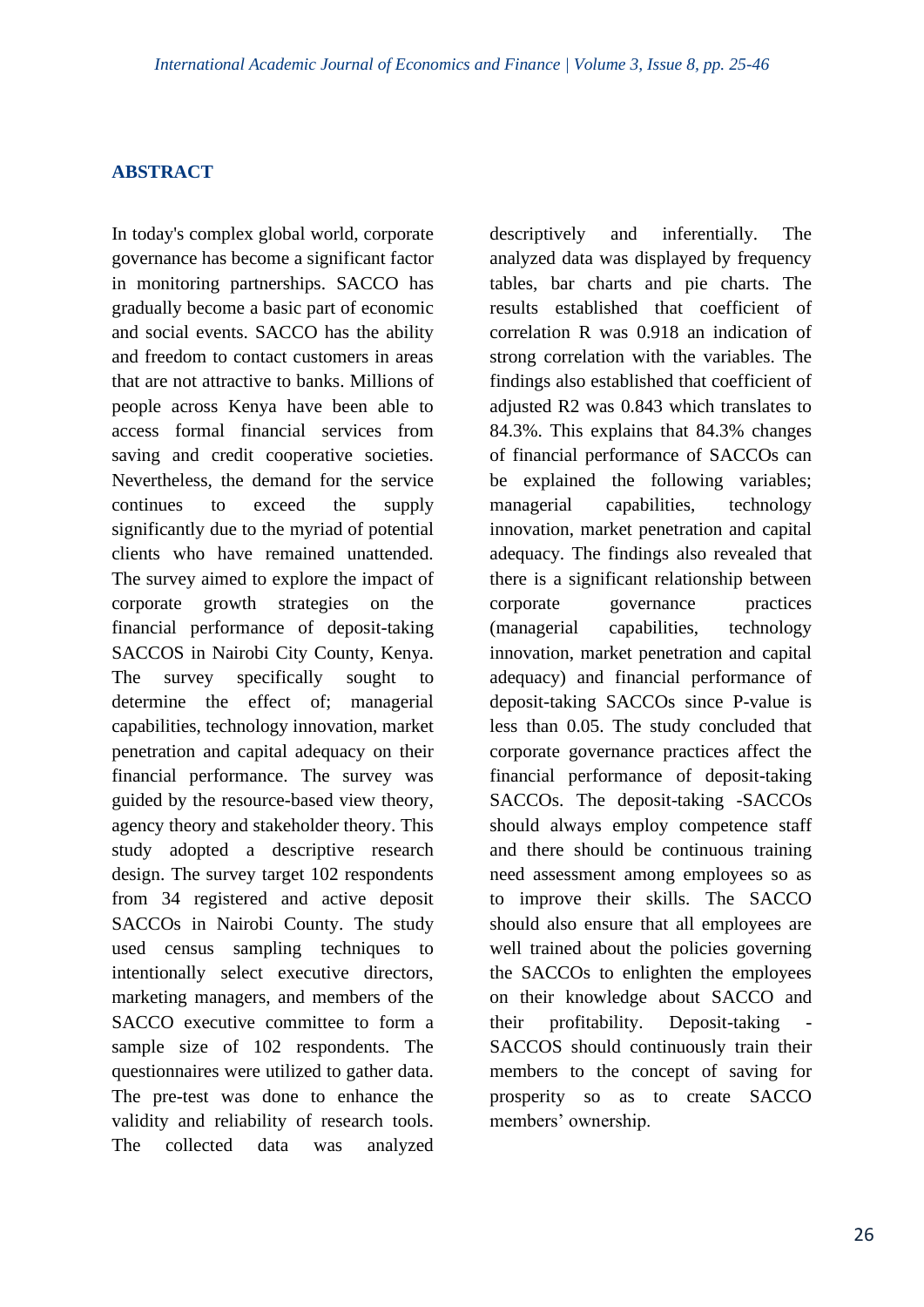# **INTRODUCTION**

The Savings and Credit Co-operative Societies (SACCOs) are associations which are formed locally based on small savings accounts. SACCOs have minimal running cost and are subjected for development of society. SACCOs give loans to the members at a lower cost different from other financial providers (Mumanyi, 2014). Globally, SACCOs are established to meet the basic needs of citizens to obtain loans and save in today's friendly atmosphere (Kagonia, 2017). They support people through savings, thus providing them with a reasonable credit bureau. People deliberately come together and understand their normal social, social and financial aspirations and needs through jointly owned and fairly supervised companies (Muriuki, 2010).

In Africa, SACCO was initially started in Ghana year 1959. The other African nations followed in 1960s and it took a significant effect in 1970s. This has resulted to formation of ACCOSCA (Association of Cooperative Associations of Savings and Credit) in year 1965. The aim of the association was to provide SACCO insurance, educate members on issues related to associations. However, only the members who are beneficial and decision makers. Moreover, the lifestyle of SACCO members has improved due to the substantial increase in income and assets (Obure &Muturi, 2015). SACCOS contribute 45% of the Kenya's GDP. So far, the sub sector has prepared more than 200 billion Kenyan shillings in shops and resources, for a total of one billion (MCD and M 2010). These huge assets should make SACCO competitive in a liberalized environment.

The corporate growth strategies are activities designed to allocate a small amount of assets to meet clear objectives. It shows how the company will achieve its objectives. If the organization deteriorates and explores growth options, it may not be able to cultivate large numbers of investors. Since most managers often compare development with progress, the company's growth strategy is especially well known. Most independent companies intend to grow their business and increase transactions and revenue. However, organizations must use certain technologies to implement growth strategies. The strategy an organization uses to grow its business usually depends on its currency conditions, competition, and even government regulation (Skalik, 2016).

AlMatari, AlSwidi, and Fadzil (2014) pointed out that performance measurement is essential to persuade and manage any type of business process. This is an important situation based on the cyclic update that can only be imagined when the association can understand the result. Penman (2007) pointed out that the assessment of the financial performance condition permits leaders to pundit the consequences of the endeavor or procedures in target financial terms. Different ration has been used to determine the performance of the SACCOs such as Return on Investment (ROI) Efficiency Ratios like Operating Margin (OM), Return on Equity (ROE) and Return on Assets (ROA).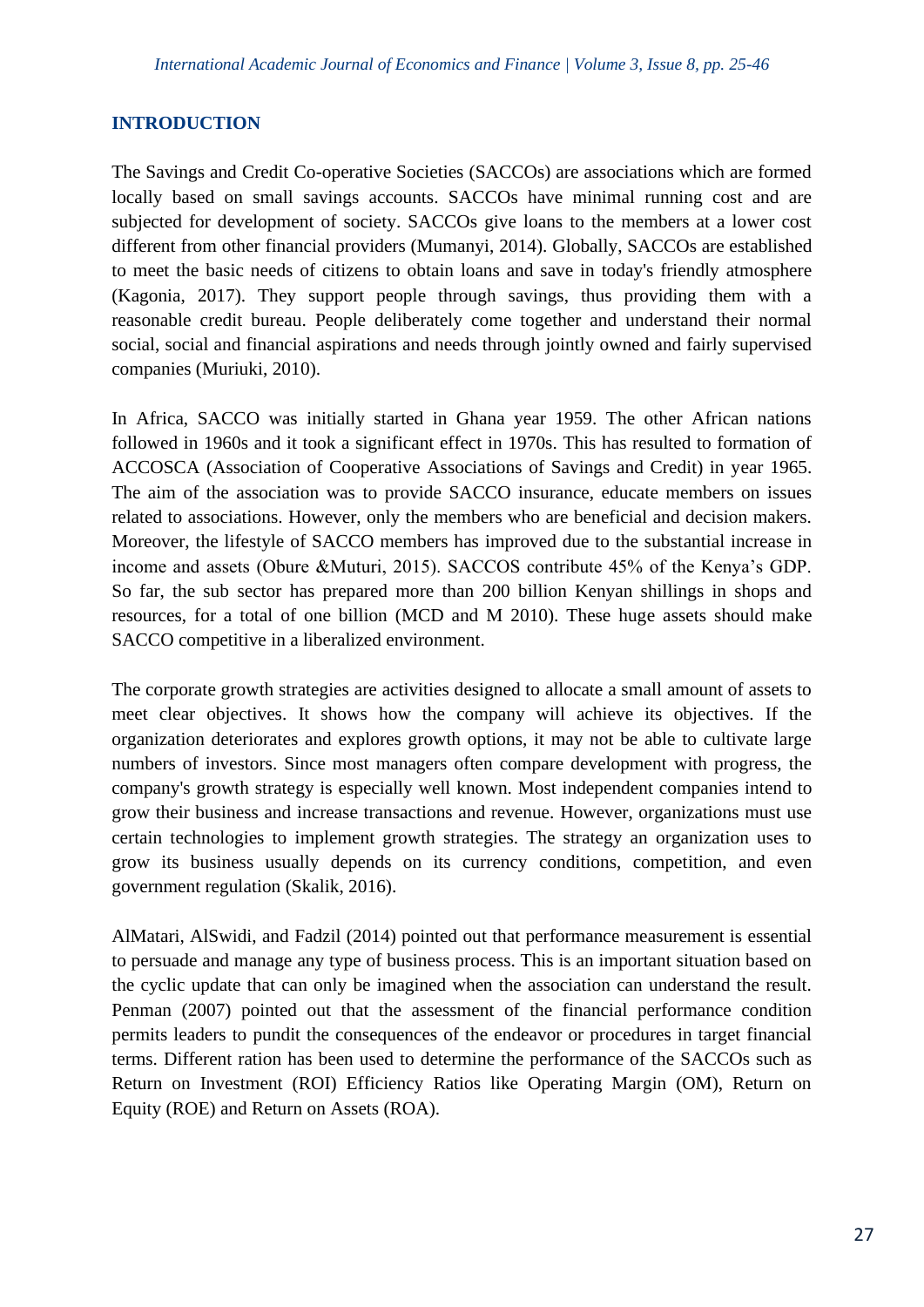Savings and credit cooperatives are a form of cooperation whose goal is to raise investment funds for individuals, thereby providing them with credit bureaus (UN-Habitat, 2010). SACCO's overall goal is to promote its personal monetary interests and general government assistance. Currently, Kenya's SACCO is one of the main sources of cooperative credit for financial transition (Uluma, 2013). The SASRA (2017) noted that many SACCOs have failed to meet capital adequacy ratios, together with core capital to total deposit liabilities and core capital to total assets. A study by Mugo, Muathe, and Waithaka (2018) showed that low capital adequacy ratios can have a negative effect on profitability of organization SACCO, which accepts deposits, also faces the challenge of the past due portfolio. The past due portfolio was 4.5% and 5.61% in 2017 and 2018, respectively.

# **Statement of the problem**

Recently, the SACCOs organization in Kenya has witnessed increased competition, forcing the company to start over, looking for new ways to expand its business and more comprehensively enter new markets. Other challenges come from government regulation of product industry prices, as well as the threat of entry and merger of local and international companies, which together increase the level of commercial risk for companies. As the level of competition increases, the locally owned SACCO have dad to adopt a growth strategy and adjust to fill a new market or retain its existing market share.

A study by Chege (2017) on the efficiency of strategies that are competitive with the business performance of Kenyan gaming companies. Research shows that everyone in the company needs to be detailed in the management organization to improve brainstorming and meetings along the simple basic leadership style. However, the focus of this study is Kenyan gambling, so it cannot be used to our present research. Another study by Kinyuira (2014) on the impact of porters' general competitive strategy on the performance of SACCOs in Murang'a. The result indicated that various companies have documented strategies for achieving reputation, and the study also found that numerous participants agree with the fact that corporate reputation management strategies are an important measure of company success.

However, insufficient funding is the most serious problem for Kenya's SACCO (Gamba and Komo, 2014). SACCO's assets are insufficient to meet the individual's prerequisites, for example, their credit needs are neglected and therefore generally weaken the individual. Furthermore, insufficient capital will weaken SACCO's ability to support commercial banking credit, hire qualified and trained employees, and will result in loss of value of member shares and lack of additional losses due to low income, low board of directors and low income as reported by Gweyli (2014).

A report recently completed have explored the dynamics of SACCO, which considered sustainability, investment resource mobilization, poverty alleviation, socio-economic growth and development of the poor. Obviously, there is still a lot of work to be done in the research of the development system and its subsequent impact on the execution of the company. The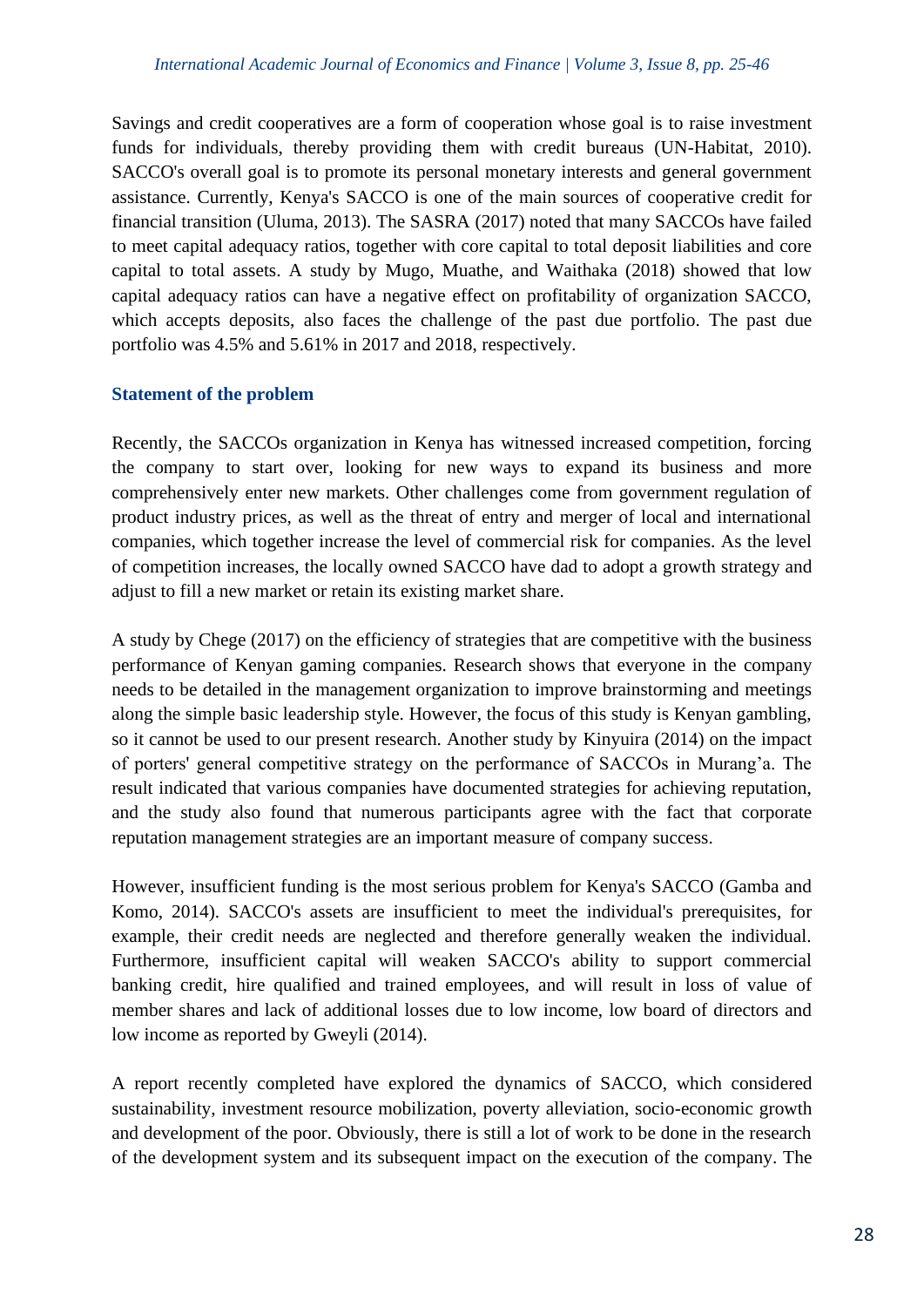research also revealed methodological gaps, context-oriented gaps, as well as experimental gaps that the proposed research would fill. However, few scholars have explored the effect of corporate growth strategies on the performance of SACCOS Kenya, which means filling this gap.

# **Research Objectives**

The specific objectives included;

- i. To find out the effect of managerial capabilities on performance of deposit-taking SACCOs in Nairobi City County, Kenya.
- ii. To determine the effect of technology innovation on performance of deposit-taking SACCOs in Nairobi City County, Kenya.
- iii. To analyze the effect of market penetration on performance of deposit-taking SACCOS in Nairobi City County, Kenya.
- iv. To find out the effect of capital adequacy on performance of deposit-taking SACCOS in Nairobi City County, Kenya.

## **Significance of the study**

The results of this study will to help the Ministry of Finance, Government, and Cooperatives to develop methods for depositing SACCO and other financial institutions to further develop Kenyan monetary and banking management. In fact, SACCO wants to distinguish those systems developed successfully and deal with those systems that have not chosen to position themselves as the SACCO model, with a stable vision. The deposit-taking SACCO will be able to find and implement a compelling extension system to assist in the registration and entry of financial exchange services.

The results of research will provide extraordinary value for strategy makers to formulate rules that ensure the development of financial backers' assets while protecting interests, all things considered. Discovery will also provide incredible value to foundations that provide consulting and management to SACCO stores like KUSCCO. Exact facts about best practices in business development methods will be provided. Finally, research provides direction and value for future scholars and researchers.

#### **LITERATURE REVIEW**

#### **Theoretical review**

#### **Resource Based View (RBV)Theory**

This hypothesis was proponents by Penrose in 1959, but was later developed by Wernerfelt (1984). The theory emphasizes that when we have a group of human resources that cannot be replaced by competitors, we can obtain the most sustainable competitive advantage. The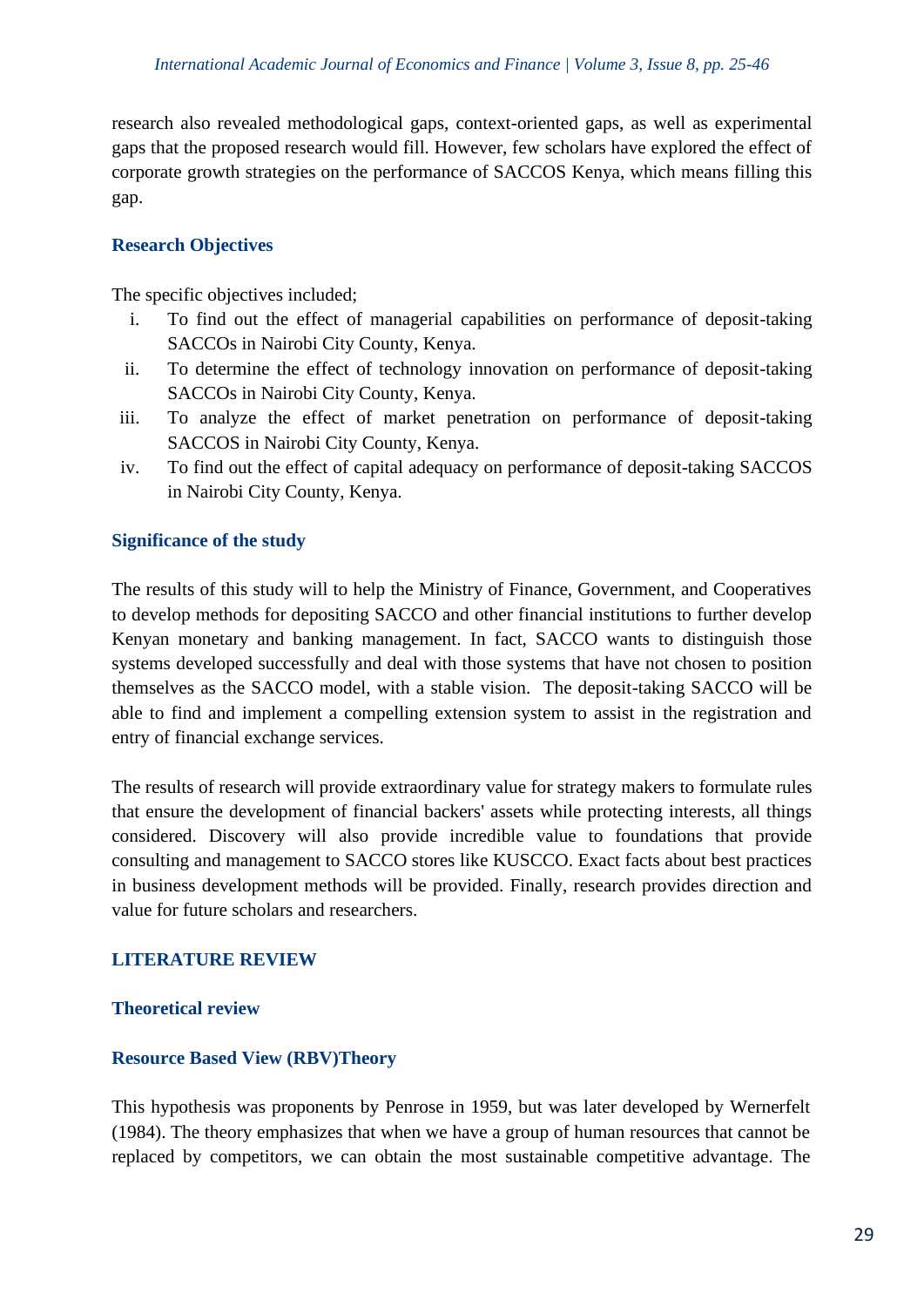#### *International Academic Journal of Economics and Finance | Volume 3, Issue 8, pp. 25-46*

hypothesis professes to perform various capacities on novel inward and outside assets that can't be imitated or moved. Assets are put resources into the organization's assembling cycle, like capital, gear, individual representatives, licenses, funds, and capable directors. Resources are unmistakable or elusive in nature. As productivity expands, the pool of assets accessible to the business will in general increment. Baker and Sinkula, (2005) stated that the corporate RBV affects the specific resources and capacities of the company. Resource-based views (RBV) perform the opportunity for companies to earn a competitive advantage by innovating customers who innovate their customers. The resources act as catalyst for a firm to compete in market. Studies are important to be particularly interested in the determination of the relative impact on the impact and performance of the intensive growth strategies used by SACCOS.

Resources are the most basic point for an organization to formulate and maintain the ability to win strategies, a factor that consolidates the importance of the theoretical research in question. With regards to SACCO and the examination approach, the RBV system is especially appropriate to SACCO's capacity to utilize its interior assets (like worker abilities and information base) to figure winning development techniques and afterward rely upon the assets of the organization in the long haul, like the picture of the organization, to guarantee the accomplishment of the methodology. With sufficient resources at the enterprise level, the enterprise has the ability to develop successful products, promote its success in the marketplace, and maintain its momentum.

#### **Stakeholder Theory**

The theory was established by Freeman in 1984. The theory addresses morality and values in the management of organizations. Donaldson and Preston (1995) pointed out that this theory shows three dimensions; descriptive, instrumental and regulatory dimensions. The descriptive dimensions reveal that companies use models to express and understand their relationships and their roles in their internal and external environments. If the model is used as administrative administration tool, the instrumental dimension is evidenced; and the normative dimensions appear when management recognizes the benefit of all stakeholders who have gained their own importance.

Deposit-taking SACCOs assumes that it has multiple stakeholders that may not be able to meet the entire request. The management of interested parties is a tailor to reduce the adverse effects of interest between interested parties that can suppress Sacco's significant performance. According to Freeman (1984), SACCO, which builds a better relationship with its main stakeholders, can get a larger return. For example, SACCOS, which is considered social, has a high capacity to adopt skilled workers (Miles, 2017). SACCOS with responsible social activity builds moral capital between stakeholders that promote certain types of security for the loss of reputation for a problem in the question (Godfrey 2000).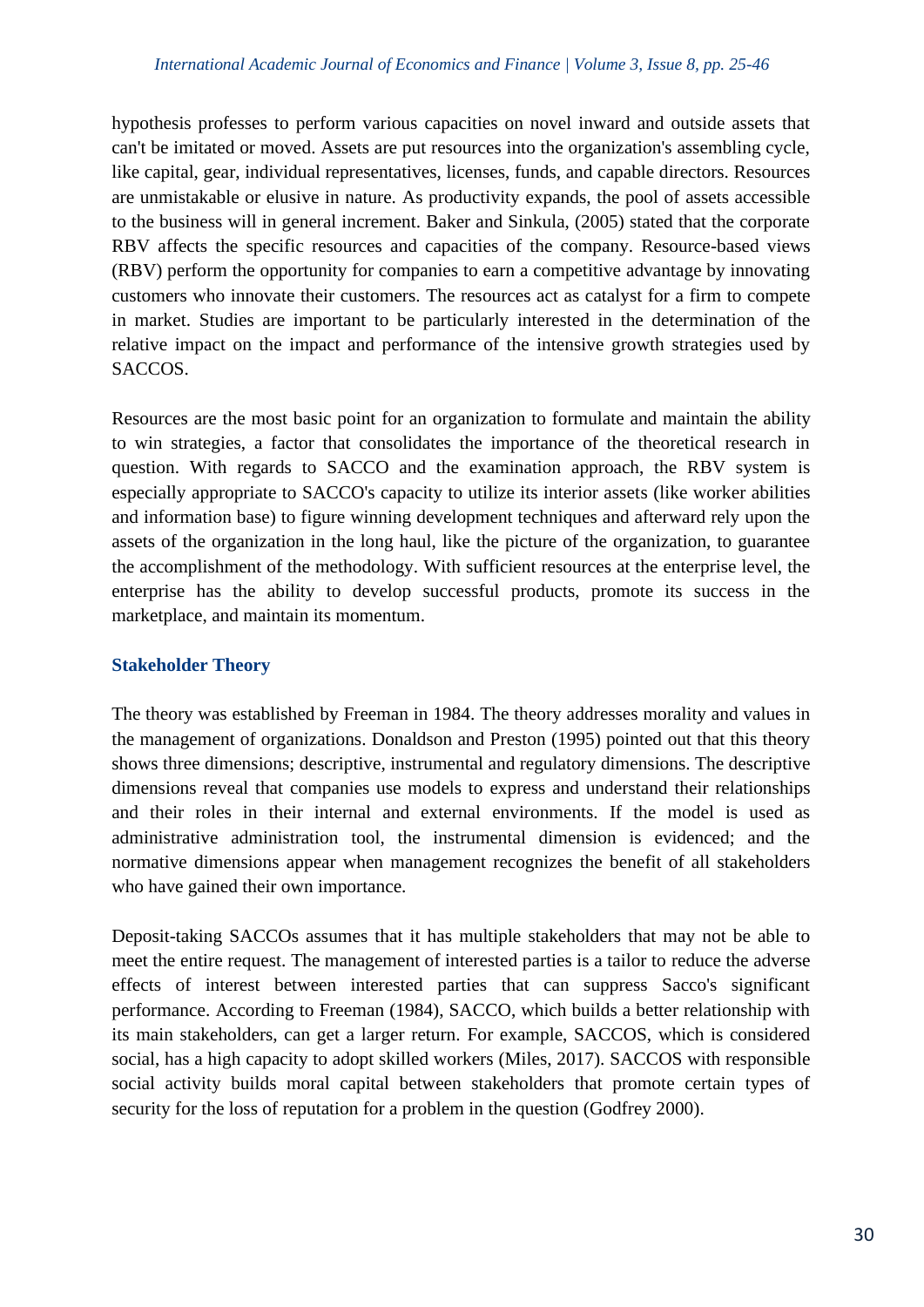Freeman and Dmytriyev (2017) pointed out that all groups took part in a company to gain benefits. This infers that all SACCO individuals pool their assets for their shared additions, and these assets should be well monitored by the boss. Miles (2017) noted that this group is concerned about management decisions and interests, taking into account all aspects. Subsequently, the SACCO managers who took over the store must see the value of their decision-making work, so that the choice made must take into account the interests of the partners.

# **Agency Theory**

Jensen and Meckling proposed this theory in year 1976. This theory replaces the agent relationship with one or more persons (directors) participating in the contract of another person (agent). Some decisions are given to agents. In this theory, owner Nicolas (Mitnick, 2006) acts as an agent when electing the board of directors (Mitnick, 2006). The principal delegates the management of the business to the management committee, which exercises management power and rewards (Clark 2004). This theory simplifies the company into two participants (owner) and an agent (manager). Therefore, shareholders expect to take action and make decisions (Padilla 2002).

Deposit-taking SACCOs has a diversity of mechanisms that can be utilized to align agent's interest with the directors, and the main measures of character and administer their behavior of the agent, and strengthens confidence in the agent, there are several mechanisms to enable. However, if there is little confidence, it is in the agent. Directors are likely to choose payroll and incentives related to a specific performance that will be interested. In such a scenario, depositing the SACCOS can launch a basic wage at a comparatively low level, but this is a package with packages with other benefits that may include bonus options and share. However, such a mechanism creates possible new institutional problems related to performance measurement. These institutional problems can cooperate with the performance of Sacco, which guarantees the need for strategies to reverse this trend (Wangui, 2019). Because this theory is an internal control mechanism used by SACCOS, a corporate strategy is an internal control mechanism used in SACCO to affect the director's overall performance, reducing the cost of the director applies to.

In the context of current research, the theory allows you to inform you that the company's growth strategy pursues the decision of corporate growth strategy (stakeholders). Therefore, the theory is important to analyze the purpose of managerial capabilities, technology innovation, market penetration and capital adequacy. Moreover, the management of deposittaking SACCOs are expected to work on the investor interests, rather than your own interest.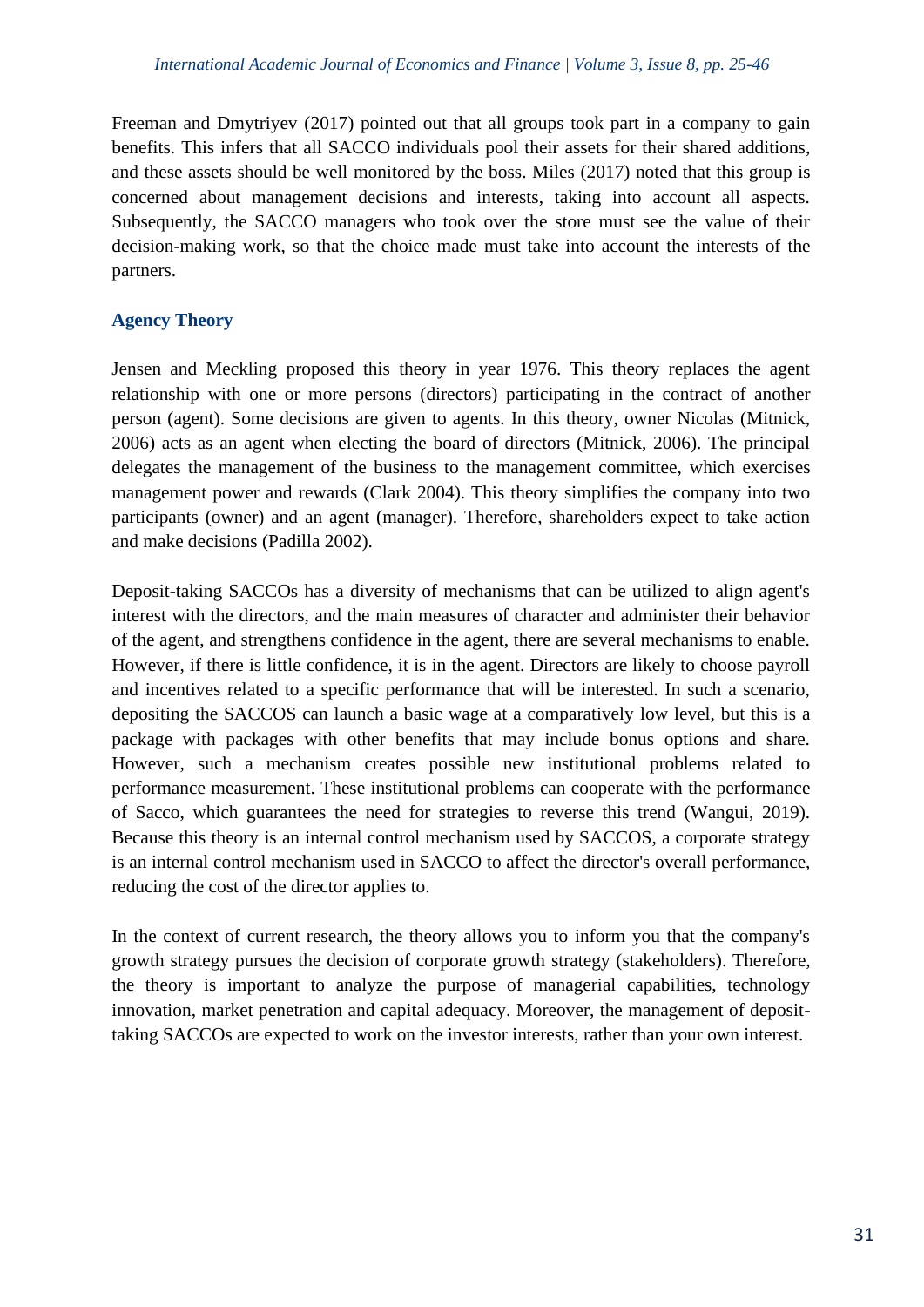# **Empirical Review**

## **Managerial capabilities and financial performance of SACCOs**

Lwanga, Hafizah, and Zuraini (2014) led an investigation to survey the effect of the board capacities on SACCO execution in a locale of Uganda. Quantitative exploration strategies were utilized. The exploration discoveries illustrate that there is a solid link between administration capacity and monetary execution. Through business management strategies, management skills in turn affect SACCO's financial performance. This study is limited to Busoga, Uganda, and its financial environment is incomparable to Kenya. Thus, the discoveries of the survey may have nothing to do with the business environment in Nairobi County.

Kirimi, Muema and Mengo, (2016) considered the factors that influence the information on the behavior of executives of financial institutions; overview of SACCO in Meru County, Kenya. The exam used a clear curriculum and statistical tests from 44 SACCOS in Meru County. The survey depends on secondary and primary data. The discoveries of the survey show that directory information has a significant impact on SACCO's performance. However, research focuses on overall performance, while current research focuses on financial performance.

Chung, Wang, Huang and Yang (2016) The most important reason that can arouse this interest is the widespread belief that management skills can affect organizational performance. Additionally, different management capabilities are performance-related and have a significant impact on performance because managers provide direction, implement plans, and motivate employees at SACCO. According to Hugill and Helfat (2016), the correlation between management skills and organizational performance is parasitic, and management skills will determine the market share, growth and performance of the organization.

#### **Technology innovation and financial performance of SACCOs**

Akingbade (2011) evaluated the link between currency development and performance of commercial banks, showing that there is a solid link innovation advance and bank performance. This relationship is believed to improve bank welfare and consumer loyalty. Malhotra and Singh (2013) found in their exploration of online banking that compared to traditional banks, these banks can save money and work more efficiently. It is also found that online banking is negatively correlated with the dangerous situation of the bank. Heffernan (2008) tracked the progress of the currency that led to the expansion of monetary institutions. The review, promotion and participation are part of the main factors that promote the development of the currency, and are estimated based on the level of development of the transaction.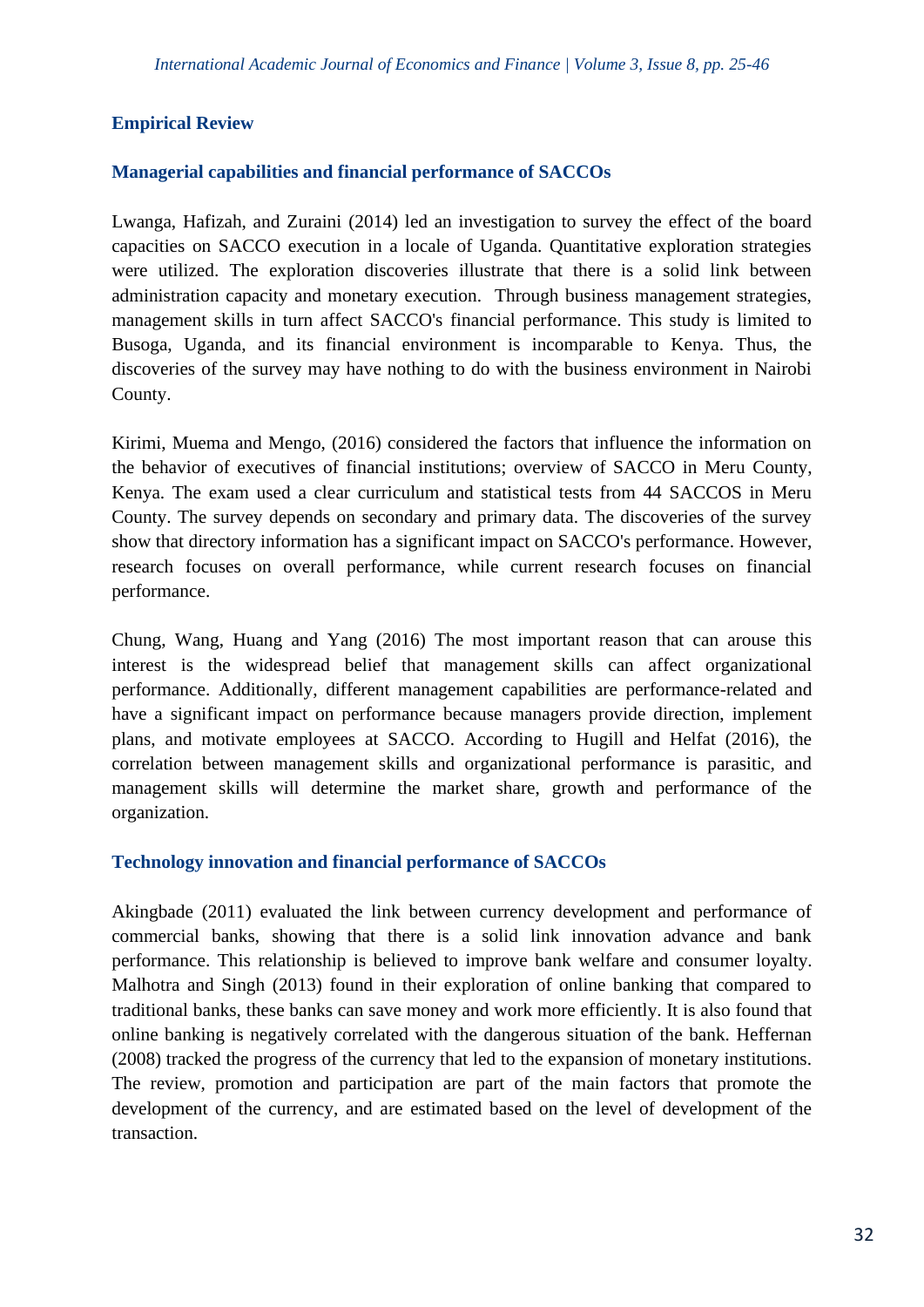Beck, Chen and Song (2012) tracked that the undeniable level of monetary progress is closely related to the opening up and capital improvement of a country, while the development of the currency is related to the high level of development within the organization. Technological progress has made a positive commitment to the organization of bank management and the ultimate improvement of financial operations in Ghana. Magali (2015) found that 70% of non-metropolitan SACCOS suffer from a lack of reliable innovation and currency development to prevent credit opportunities. In addition, credit risk management hinders the profitability of rural SACCO.

# **Market Penetration and financial Performance of SACCOs**

Ahmed and Rugami (2019) researched on corporate governance savings and cooperative trade compliance in Kilifi County, Kenya. The survey results show that advertising is closely related to the business results of advertising measures, especially for companies dealing with clients' goods. The survey results show that this relationship is strong when the total advertising cost is compared with the advertising resistance used to measure advertising variables. This is true even if the hard size is controlled. This study also clarifies the casual relationship by observing that companies that must be promoted by the companies that promote them, it is likely that new methods of adopting trustees have been promoted.

A study by Thal and UNAR (2018) on capital management of the titrant sector and corporate performance factors in Pakistan. This survey studied the impact of advertising expenditure in the performance of companies in three different properties industries. These industries contained the textile industry, the automotive industry and the food industry. The discoveries of the survey showed the presence of solid link between the advertising force and the performance of sales. However, this study established statistically significant adverse effects of profitability ads. However, this was true only if the three industries were considered together. When the analysis was isolated, the advertising force has been established to have a positive impact on the profitability and sales performance of the automotive industry. Nevertheless, the advertising strength showed an insignificant effect on fiber and food industry.

# **Capital adequacy and financial performance of SACCOs**

Ngeno (2019) research on the capital allocation strategy, capital adequacy ratio framework and Deposit-SACCO's financial performance in Kenya shows that the capital/asset ratio and profitability are statistically significant. Kapaya and Raphael (2016) studied the macroeconomic, industry-specific which determine the profitability of banks in Tanzania. The survey revealed that the coefficient of the capital variable is significant and highly significant, reflecting the strong financial status of the bank.

Kivuvo and Olweny (2014) utilized the Altiman Z scoring model of company bankruptcy to study the SACCO's financial performance in Kenya, focusing on SACCO's bankruptcy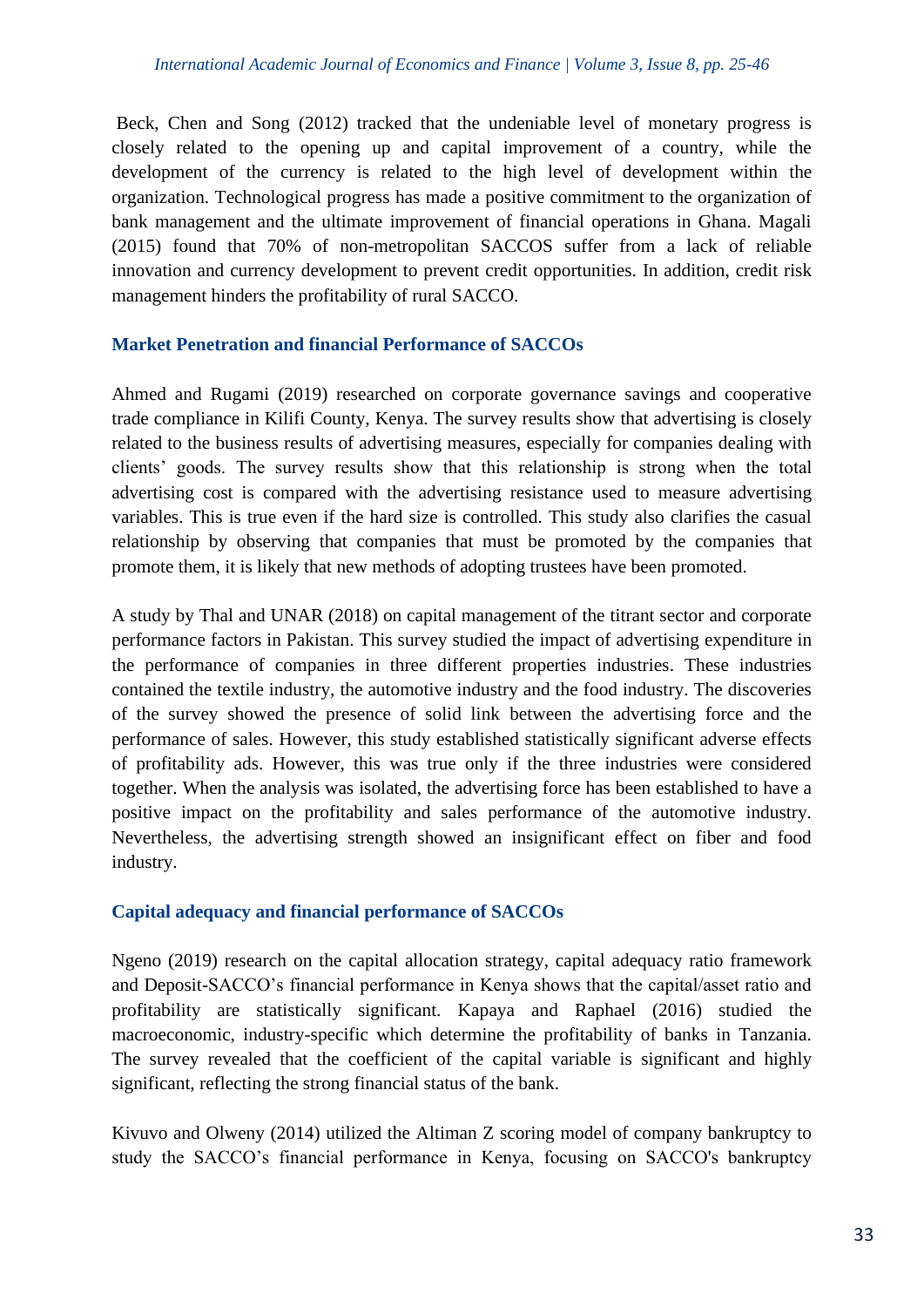predictors and financial stability. The study found that liquidity and leverage are important to SACCO's financial performance. According to this research, financial stability is also important for economic performance. The study concluded that SASRA should advocate for SACCO to provide an additional capital base. If SACCO is to continue to operate and reach the capitalization threshold, it must improve its liquidity, profitability, operational efficiency and total asset turnover.

Kahuthu (2016) considered the impact of prudential supervision on the currency execution of the Kenya Credit Association and found that central capital strongly influenced the currency execution of the Kenyan store SACCO. Measurable inference results such as exchange research show that core capital and SACCO's currency show a great positive correlation. Barus, Muturi, Kibati, and Koima (2017) infer that the capital adequacy list affects the currency execution of the Kenya Credit Cooperative. Their findings can be clarified by recurring results, which shows that the effect is positive and also shows the extent of the impact of the capital adequacy list on the currency display of credit cooperatives.

Conceptual framework as shown below discussed independent and dependent variables and their measurements.



**Source: Researcher, 2021**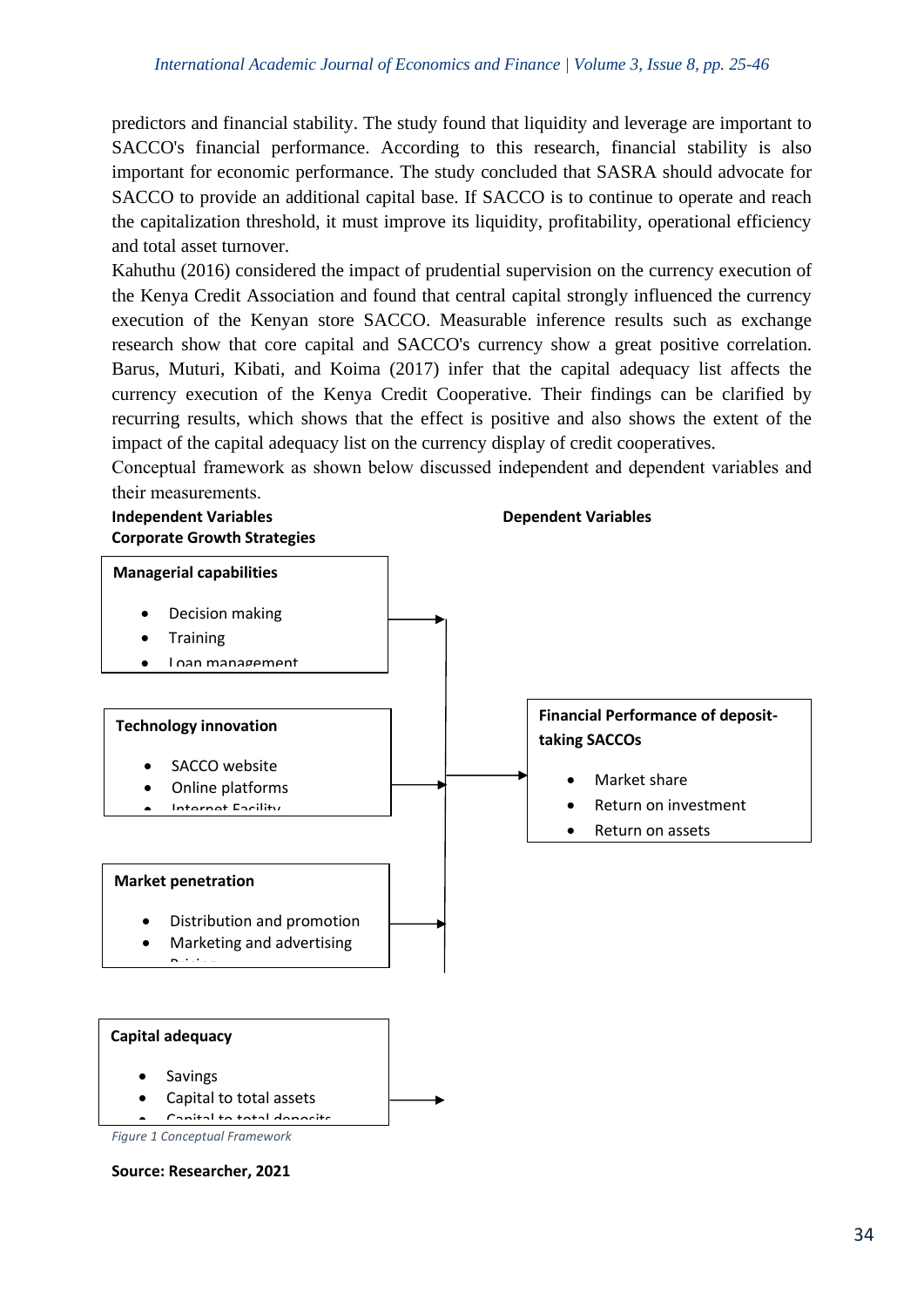# **RESEARCH METHODOLOGY**

## **Research design**

The survey utilized a descriptive research design. Cuneen and Tobar (2017) pointed out that descriptive survey is a technology that collects data by gathering or conducting a survey on a sample of individuals. This design was utilized to gather information on the mindset, evaluation, trend or some other social issues.

# **Target Population**

The survey targeted 34 SACCOs (SARSA, 2018) that are registered operating effectively in Nairobi City County. The targeted group consists of all CEOs, marketing managers, and one executive from each SACCO company's executive body, because they are the people who are given relevant information about the corporate strategies.

## **Sampling techniques and sample size**

The survey embraced census sampling method to choose the sample size. The survey conducted a census to all 102 targeted populations (CEOs, marketing managers and executive managers) involved in governance of deposit-taking SACCOs in Kiambu County. Table 3.2 displayed the sample size distribution.

#### **Table 1: Sample Size**

| Respondent's           | <b>Targeted Population</b> | <b>Sample Ratio</b> | <b>Sample Size</b> |
|------------------------|----------------------------|---------------------|--------------------|
| <b>CEO<sub>s</sub></b> | 34                         | 1                   | 34                 |
| Marketing managers     | 34                         | 1                   | 34                 |
| Executive members      | 34                         | 1                   | 34                 |
| <b>Total</b>           | 102                        |                     | 102                |

*Source: SARSA, 2019*

#### **Data Collection Instrument**

Data was gathered through the utilization of questionnaires. Patton (2002) believes that the advantage of utilizing questionnaires is that data can be gathered from a large example; privacy is protected, you save money on time, and you have no chance to talk freely. The survey has closed ended and open-ended questionnaires.

### **Data Analysis and Presentation**

Quantitative data was gathered. Data was analyzed inferentially and descriptively with the aid of Statistics Package for Social Science (SPSS) version 23. Descriptive statistics were performed to determine gauge central tendency, percentage, mean and frequency distribution.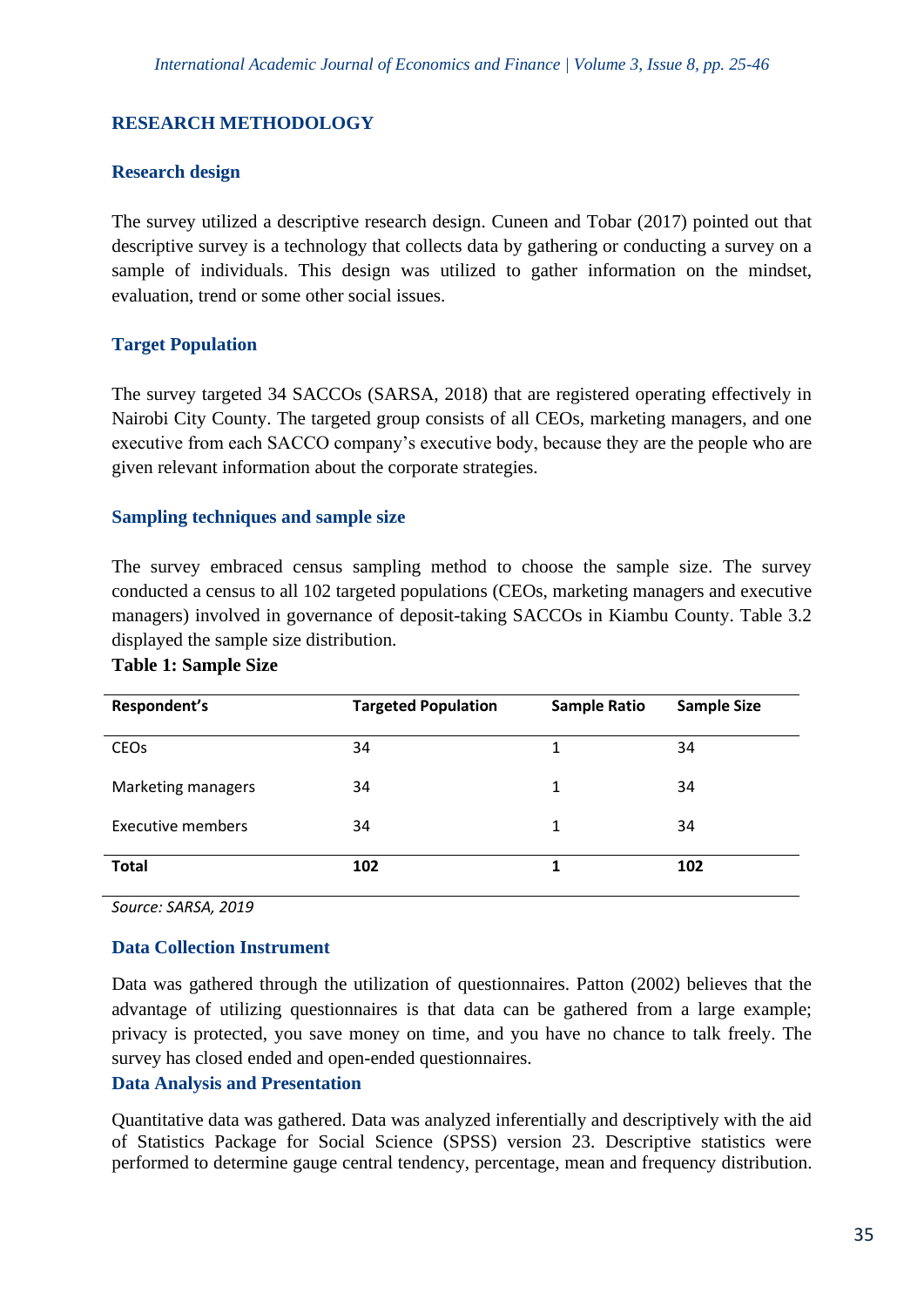The discoveries were displayed through frequency distribution tables, pie charts, and bar charts. Pearson correlation analysis and multiple linear regression were used for inferential statistics

The multiple regression equation is;

# $Y = \beta_0 + \beta_1 X_1 + \beta_2 X_2 + \beta_3 X_3 + \beta_4 X_4 + \epsilon$

Where;

Y= Financial performance of deposit-taking SACCOs

 $B_0$  - intercept coefficient

 $X_1$  – Managerial Capabilities

 $X_2$ – Technology Innovation

X3– Market Penetration

X4– Capital Adequacy

β1, β2, β3andβ<sup>4</sup> = regression coefficients

 $\varepsilon$ <sub>i</sub> – error term

**RESULTS** 

**Descriptive statistics**

# **Managerial Capabilities and Financial Performance of SACCOs**

Participants were asked to indicate the extent of their agreement with each statement in regard to managerial capabilities and how it has influenced financial performance of SACCOs. The results were displayed in Table 2

# **Table 1: Descriptive Statistics for Managerial Capabilities**

| <b>Statements</b>                                                                                                         | n  | Min  | <b>Max</b> | Mean | <b>Std</b> | CoV  |
|---------------------------------------------------------------------------------------------------------------------------|----|------|------------|------|------------|------|
|                                                                                                                           |    |      |            |      | Dev        |      |
| Employee<br>training<br>fostered<br>the<br>work<br>has<br>performance which reduces wastage of SACCO<br>resources         | 90 | 1.00 | 5.00       | 3.74 | 0.69       | 0.14 |
| Highly experienced managers within the SACCO<br>leads to reduction of financial errors<br>in the<br>accounting statements | 90 | 1.00 | 5.00       | 3.62 | 0.55       | 0.13 |
| Financial<br>competency of the<br>personnel<br>has<br>enhanced financial reporting of the SACCO                           | 90 | 1.00 | 5.00       | 3.59 | 0.67       | 0.12 |
| Continuous performance evaluation has enhanced<br>employee performance leading to productivity in the<br><b>SACCO</b>     | 90 | 1.00 | 5.00       | 3.88 | 0.56       | 0.17 |
| Technical expertise of manager has reduced financial<br>fraud within the SACCO                                            | 90 | 1.00 | 5.00       | 3.53 | 0.65       | 0.15 |
| Average scores                                                                                                            |    |      |            | 3.67 | 0.62       | 0.14 |

**Source: Field Data (2021)**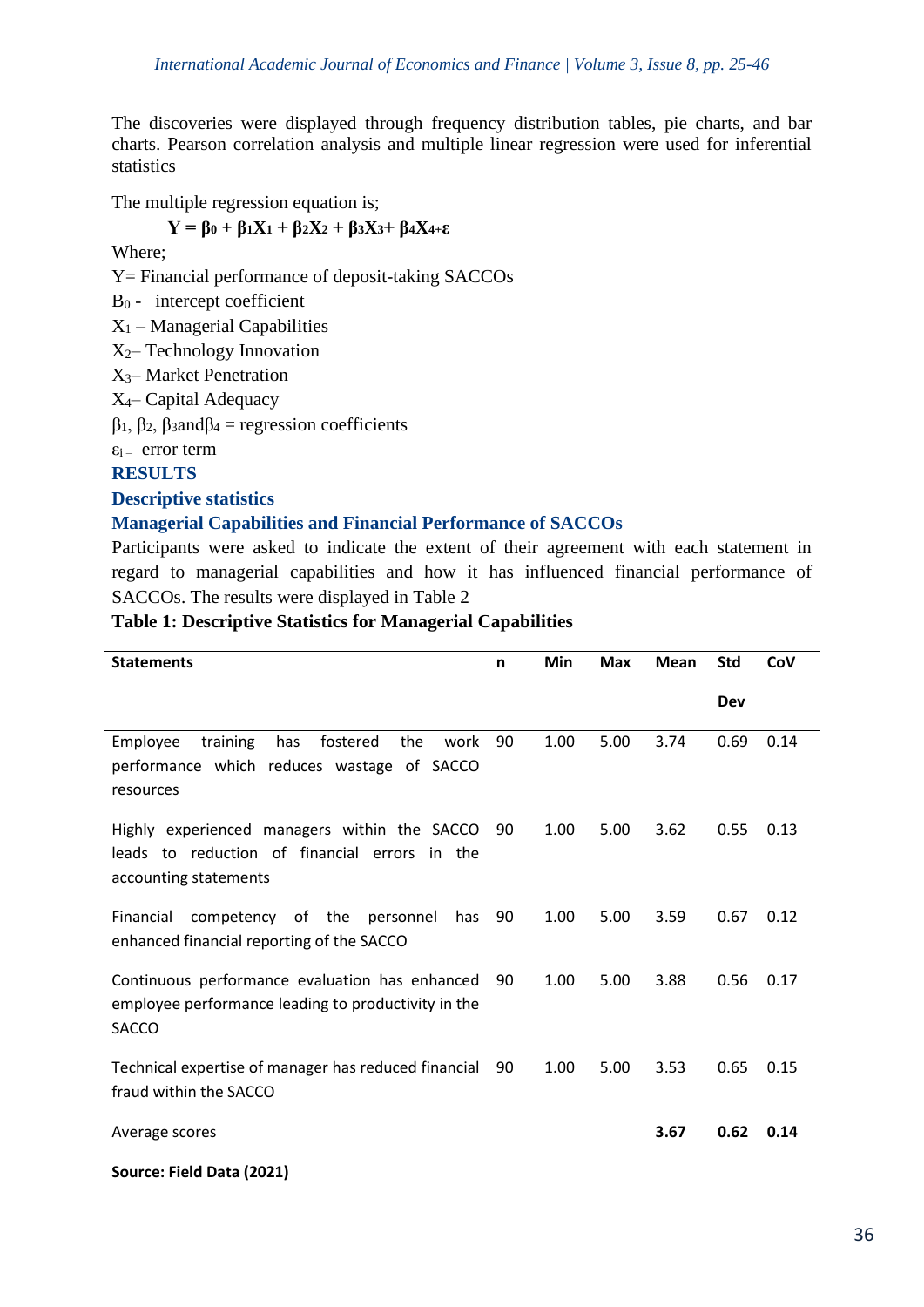The results presented in Table 2 established that majority of the respondents agreed that employee training has fostered the work performance which reduces wastage of SACCO resources as supported by a mean of 3.74 with standard deviation of 0.69. Respondents agreed that highly experienced managers within the SACCO leads to reduction of financial errors in the accounting statements as supported by a mean of 3.62 with standard deviation of 0.55. Respondents agreed that financial competency of the personnel has enhanced financial reporting of the SACCO as supported by a mean of 3.59 with standard deviation of 0.67. The participants agreed that continuous performance evaluation has enhanced employee performance leading to productivity in the SACCO as supported by a mean of 3.88 and standard deviation of 0.56. Also, respondents agreed that technical expertise of manager has reduced financial fraud within the SACCO as supported by a mean of 3.53 with standard deviation of 0.65. Knowledge management and employee training improves performance of the employee and general financial performance of SACCO. The findings of this research concur with a study by Lwanga, Hafizah and Zuraini (2014), who established that there is a positive relationship between managerial competency and financial performance. Through corporate management strategies, managerial capabilities in turn influence financial performance of SACCOs. Also, the findings were supported by Chung, Wang, Huang and Yang (2016) who revealed that different managerial capabilities have relationship with performance and significant influence on performance because managers provide direction, implement plans and motivate employees in the SACCOs.

**Technology innovation and financial performance of SACCOs**

Respondents were asked to indicate the extent of their agreement with each statement in regard to technology innovation and how it has influenced performance of SACCOs. The findings were tabulated in Table 3.

| <b>Statements</b>                                                                                                   | n   | Min  | <b>Max</b> | Mean | <b>Std</b> | CoV  |
|---------------------------------------------------------------------------------------------------------------------|-----|------|------------|------|------------|------|
|                                                                                                                     |     |      |            |      | <b>Dev</b> |      |
| Adoption of technology systems has increased the<br>efficiency of SACCO service provision                           | 90  | 1.00 | 5.00       | 3.73 | 0.67       | 0.14 |
| The technology innovation systems have enhanced<br>the financial recording and reporting within the<br><b>SACCO</b> | -90 | 1.00 | 5.00       | 3.65 | 0.64       | 0.11 |
| Adoption of ICT systems has enhanced the security<br>of the SACCO assets and customers' data                        | 90  | 1.00 | 5.00       | 3.69 | 0.59       | 0.16 |
| Technology innovation enhanced the monitoring<br>and evaluation of employee work performance<br>within the SACCO    | -90 | 1.00 | 5.00       | 3.95 | 0.52       | 0.13 |
| Adoption of ICT has led to automation of SACCO                                                                      | 90  | 1.00 | 5.00       | 3.64 | 0.60       | 0.15 |

# **Table 2: Descriptive Statistics for Technology Innovation**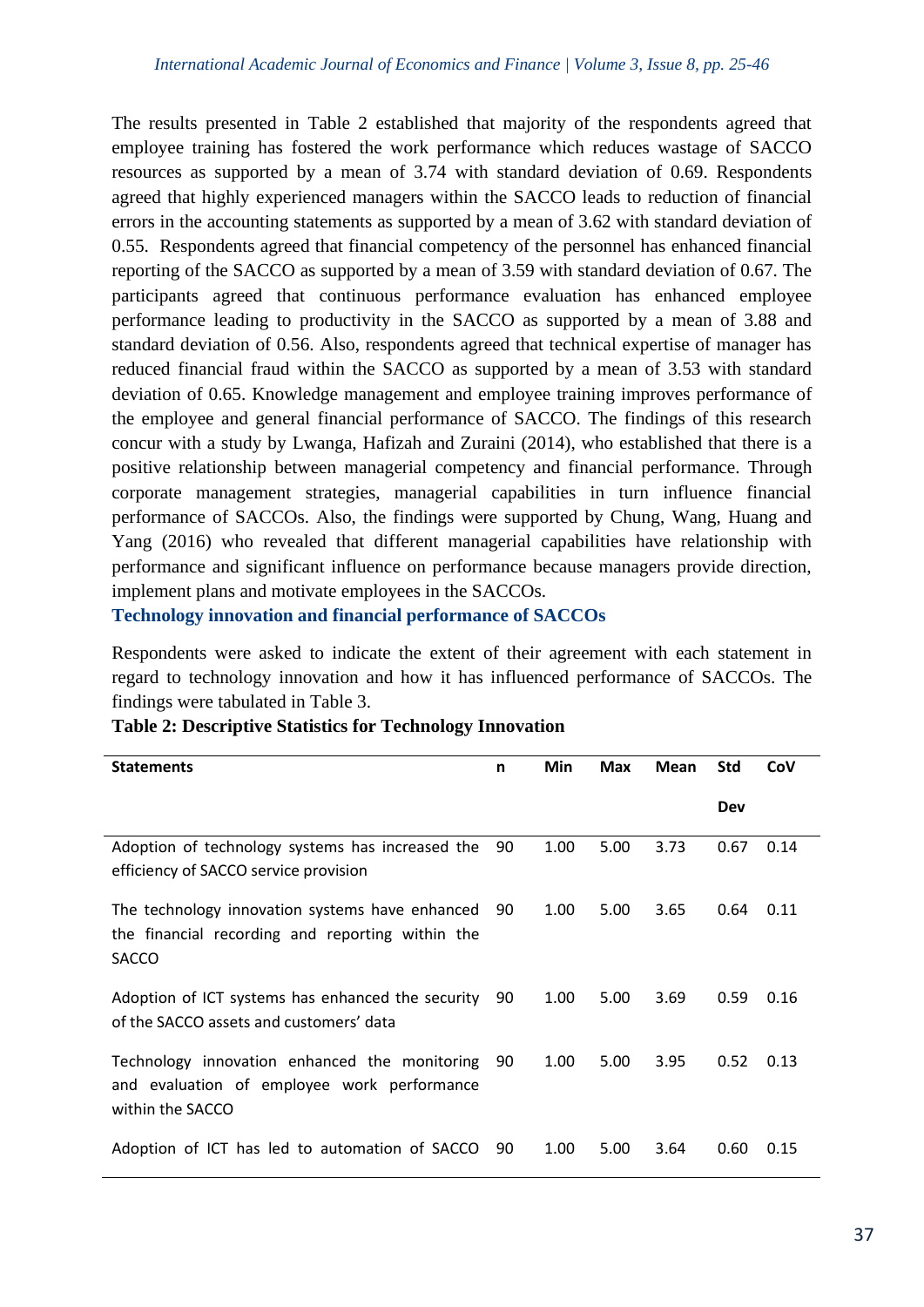#### *International Academic Journal of Economics and Finance | Volume 3, Issue 8, pp. 25-46*

services

| Average scores | 3.73  0.60  0.14 |  |
|----------------|------------------|--|

#### **Source: Field Data (2021)**

The findings present in Table 3 established that majority of the respondents agreed that adoption of technology systems has increased the efficiency of SACCO service provision as supported by a mean of 3.73 with standard deviation of 0.67. Respondents agreed that technology innovation systems have enhanced the financial recording and reporting within the SACCO as shown by a mean of 3.65 with standard deviation of 0.64. Respondents agreed that adoption of ICT systems has enhanced the security of the SACCO assets and customers' data as supported by a mean of 3.69 with standard deviation of 0.59. Respondents agreed that technology innovation enhanced the monitoring and evaluation of employee work performance within the SACCO as shown by a mean of 3.95 with standard deviation of 0.59. Additionally, the respondents agreed that adoption of ICT has led to automation of SACCO services as shown by a mean of 3.64 with standard deviation of 0.60. The adoption of ICT enables interactions between consumers and providers of products and service in real-time hence improves customer management within the SACCO. This agrees with the findings by Abdul (2012) who established that investment in information systems can help increase market share, reduce operating costs, improve customer service, and help SACCOs launch new products and services. This also agreed with a study by Magali (2015) who revealed that 70% of non-urban SACCOS suffered losses due to the lack of reliable technology and financial innovation to prevent credit risks. In addition, credit risk management hinders the profitability of rural SACCO.

#### **Market Penetration and financial performance of SACCOs**

Respondents were asked to indicate their agreement level with each statement related to market penetration and how it has affected the financial performance of SACCOs. The findings were tabulated in Table 4.

| <b>Statements</b>                                    | n    | Min  | <b>Max</b> | Mean | <b>Std</b> | CoV  |
|------------------------------------------------------|------|------|------------|------|------------|------|
|                                                      |      |      |            |      | Dev        |      |
| Customer-tailored<br>marketing<br>have<br>activities | 90   | 1.00 | 5.00       | 3.63 | 0.78       | 0.13 |
| enhanced member savings mobilization                 |      |      |            |      |            |      |
| The utilization of niche-marketing has led to        | 90   | 1.00 | 5.00       | 3.68 | 0.69       | 0.15 |
| increased sales of SACCO products                    |      |      |            |      |            |      |
| utilization of internet marketing leads to 90<br>The |      | 1.00 | 5.00       | 3.66 | 0.64       | 0.11 |
| recognition of SACCOs by more people                 |      |      |            |      |            |      |
| Adoption of e-marketing tools have enhanced          | - 90 | 1.00 | 5.00       | 3.61 | 0.61       | 0.16 |
| efficiency and cost reduction in the SACCO           |      |      |            |      |            |      |

#### **Table 3: Descriptive Statistics for market penetration**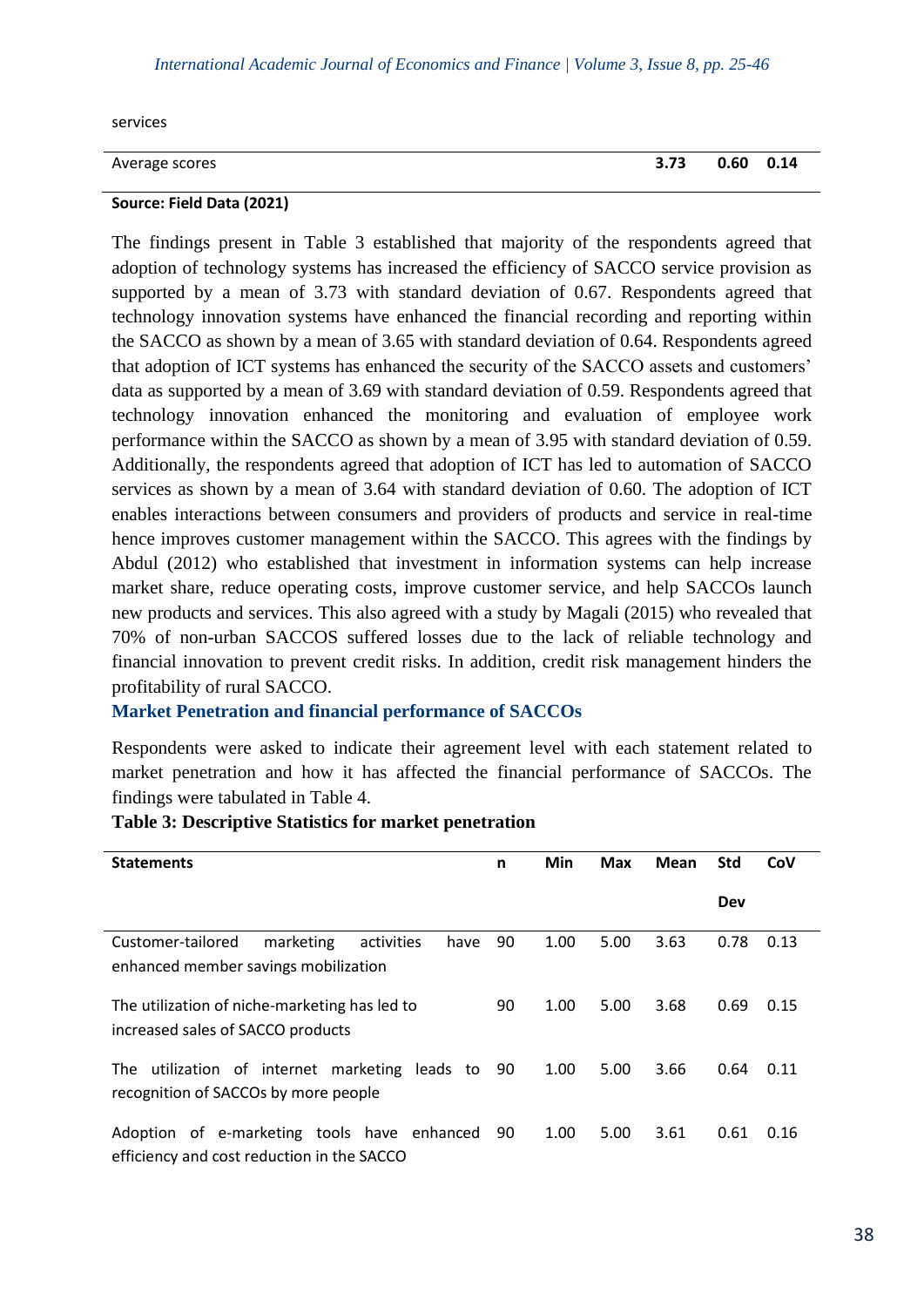| Increased promotional activities have led to increase 90 | 1.00 | 5.00 3.46 |      | 0.67        | 0.14 |
|----------------------------------------------------------|------|-----------|------|-------------|------|
| in SACCO members                                         |      |           |      |             |      |
|                                                          |      |           |      |             |      |
| Average scores                                           |      |           | 3.61 | $0.68$ 0.14 |      |

#### **Source: Field Data (2021)**

The results presented in Table 4 established that majority of the respondents agreed that customer-tailored marketing activities have enhanced member savings mobilization as shown by a mean of 3.63 with standard deviation of 0.78. Respondents agreed that utilization of niche-marketing has led to increased sales of SACCO products as shown by a mean of 3.68 with standard deviation of 0.69. Respondents agreed that utilization of internet marketing leads to recognition of SACCOs by more people as supported by a mean of 3.66 with standard deviation of 0.64. This is supported by Uko and Ayatse (2014) who established that market niche strategies are the most useful strategies for SMEs in their search and performance. One of the main contemporary issues facing the SACCO is the stiff competition within the financial sector which calls for innovative marketing strategies that will foster the competitive edge of the institution.

The study further established that majority of the respondents agreed that adoption of emarketing tools have enhanced efficiency and cost reduction in the SACCO as supported by a mean of 3.61 with standard deviation of 0.61. Respondents agreed that increased promotional activities have led to increase in SACCO members as supported by a mean of 3.46 with standard deviation of 0.67. This agrees with a study by Kavulya, Muturi, Rotich, and Ogollah, (2018) who established that there is a positive correlation between customer focus strategy and performance of SACCOs. The results of the study showed that marketing activities that were tailored to the customer demographics enhanced the financial performance of the SACCO.

#### **Capital Adequacy and financial Performance of SACCOs**

Respondents were asked to indicate the extent to which they agreed with each statement regarding to capital adequacy and how it has affected financial performance of SACCOs. The results were tabulated in Table 5.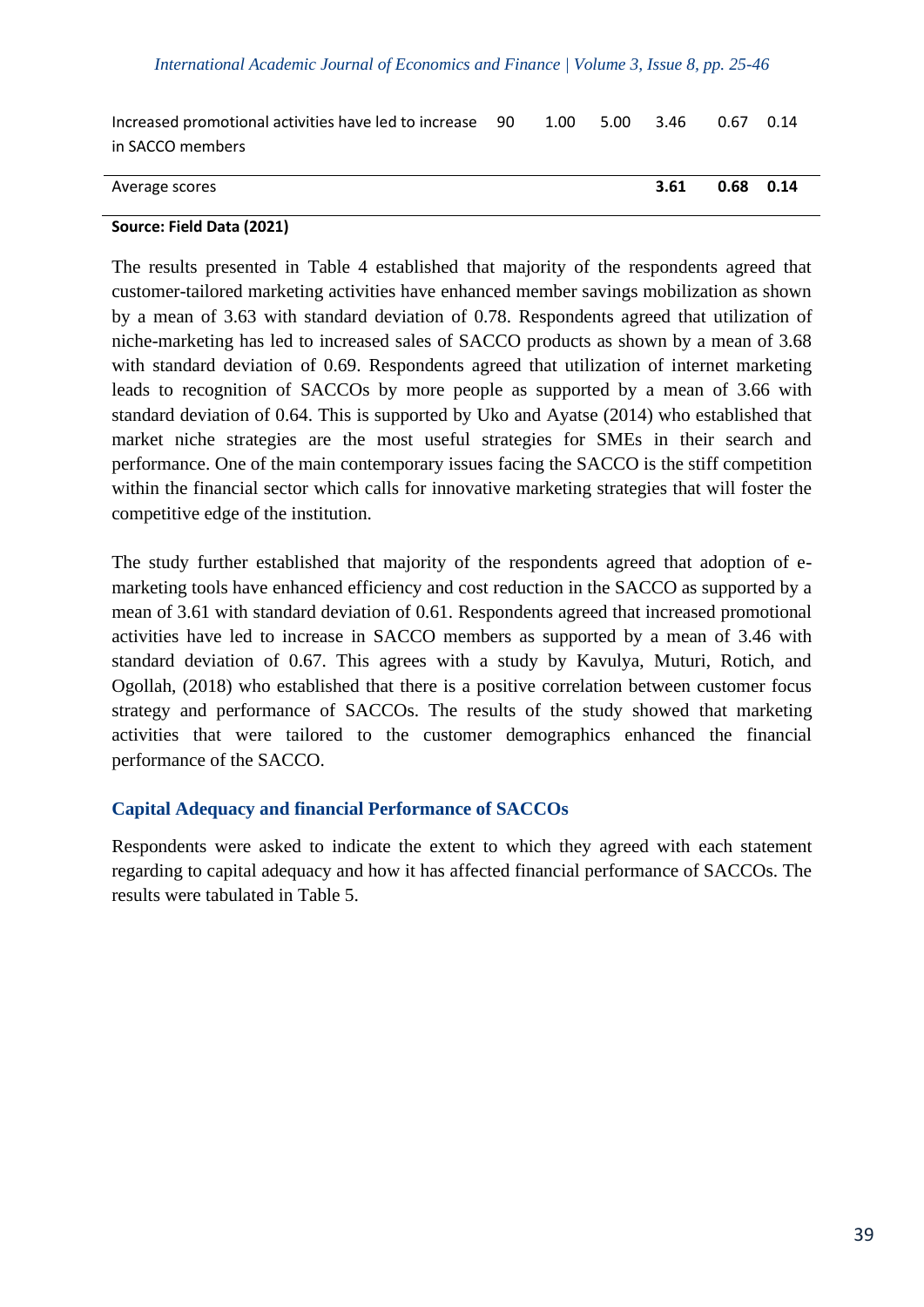| <b>Statements</b>                                                                                                       | n    | Min  | <b>Max</b> | <b>Mean</b> | <b>Std</b> | CoV  |
|-------------------------------------------------------------------------------------------------------------------------|------|------|------------|-------------|------------|------|
|                                                                                                                         |      |      |            |             | Dev        |      |
| of<br>Availability<br>affect<br>financial<br>capital<br>the<br>performance of SACCOs                                    | 90   | 1.00 | 5.00       | 3.67        | 0.61       | 0.13 |
| Often financial reporting ensures the financial<br>soundness of the SACCO                                               | 90   | 1.00 | 5.00       | 3.82        | 0.72       | 0.15 |
| Core capital requirements by SASRA ensures<br>member savings are protected                                              | 90   | 1.00 | 5.00       | 3.73        | 0.65       | 0.12 |
| Adoption of best financial practices enhances the 90<br>quality of the financial reporting                              |      | 1.00 | 5.00       | 3.59        | 0.57       | 0.11 |
| Consistent auditing of the financial statements<br>- 90<br>enhances the confidence among members of the<br><b>SACCO</b> | 5.00 | 3.38 | 0.68       | 0.14        |            |      |
| Average scores                                                                                                          |      |      |            | 3.64        | 0.65       | 0.13 |

## **Table 4: Descriptive Statistics for capital adequacy**

#### **Source: Field Data (2021)**

The findings displayed in Table 5 established that majority of the respondents agreed that availability of capital affect the financial performance of SACCOs as supported by a mean of 3.67 with standard deviation of 0.61. Respondents agreed that often financial reporting ensures the financial soundness of the SACCO as supported by a mean of 3.82 with standard deviation of 0.72. Respondents agreed that core capital requirements by SASRA ensures member savings are protected as supported by a mean of 3.73 with standard deviation of 0.65. The participants agreed that adoption of best financial practices enhances the quality of the financial reporting as supported by a mean of 3.59 and standard deviation of 0.57. Also, respondents agreed that consistent auditing of the financial statements enhances the confidence among members of the SACCO as supported by a mean of 3.38 with standard deviation of 0.68. The finding resonates with the findings by Kahuthu (2016) who established that core capital had a positive impact on the financial performance of the Kenyan deposit SACCO. Also, Barus, Muturi, Kibati, and Koima (2017) established that the capital adequacy index has affected the financial performance of the Kenya Credit Union. The findings from a regression model shows that there is a positive impact of capital adequacy index affects the financial performance of credit unions.

# **Employee Performance**

Respondents were asked to indicate their extent of agreement with each statement in regard to financial performance of SACCOs at Nairobi City County. The findings were as shown in Table 6.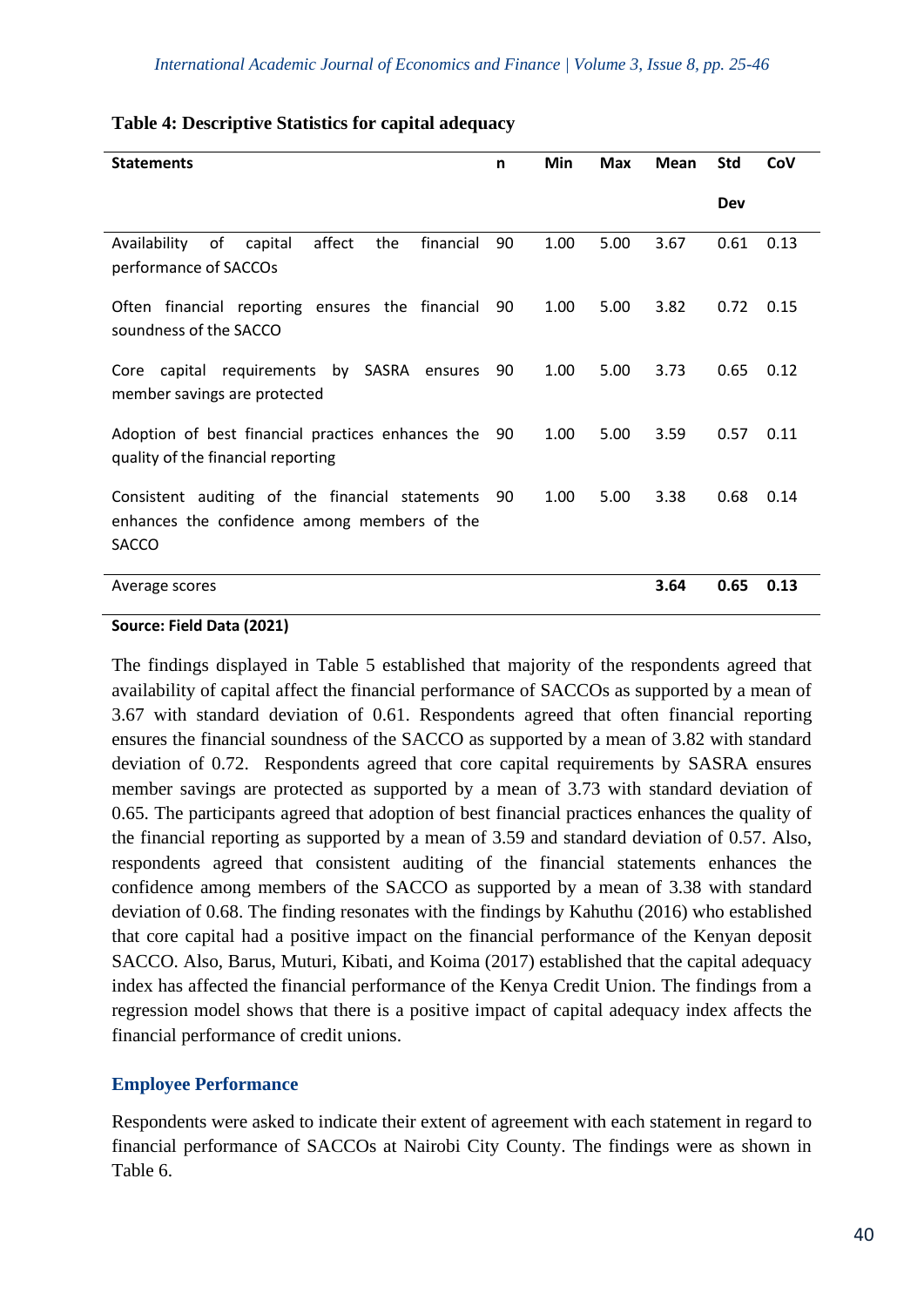| <b>Statements</b>                                                                       | n  | Min  | Max  | <b>Mean</b> | <b>Std</b> | CoV  |
|-----------------------------------------------------------------------------------------|----|------|------|-------------|------------|------|
|                                                                                         |    |      |      |             | Dev        |      |
| Good managerial capabilities increased efficiency in<br>financial performance of SACCOs | 90 | 1.00 | 5.00 | 3.85        | 0.62       | 0.13 |
| financial<br>increased<br>Capital<br>adequacy<br>has<br>performance of the SACCOs       | 90 | 1.00 | 5.00 | 3.76        | 0.67       | 0.17 |
| Improvement of services due to introduction of 90<br>online banking                     |    | 1.00 | 5.00 | 3.64        | 0.59       | 0.11 |
| Growth of SACCOs due to market penetration                                              | 90 | 1.00 | 5.00 | 3.71        | 0.63       | 0.14 |
| There is increase in transactions due to mobile<br>banking                              | 90 | 1.00 | 5.00 | 3.68        | 0.70       | 0.12 |
| Average scores                                                                          |    |      |      | 3.73        | 0.65       | 0.13 |

## **Table 5: Descriptive Statistics for Financial Performance of SACCOs**

#### **Source: Field Data (2021)**

The findings presented in Table 6 established that majority of the respondents agreed that good managerial capabilities increased efficiency in financial performance of SACCOs as supported by a mean of 3.85 with a standard deviation of 0.62. Respondents agreed that capital adequacy has increased financial performance of the SACCOs as shown by a mean of 3.76 with standard deviation of 0.67. The participants agreed that there is improvement of services due to introduction of online banking as supported by a mean of 3.64 with standard deviation of 0.59. The respondents agreed that growth of SACCOs due to market penetration as supported by a mean of 3.71 with standard deviation of 0.63. Also, participants agreed that there is increase in transactions due to mobile banking as supported by a mean of 3.68 with standard deviation of 0.70. This agrees with Asabereh and Opoku (2017), who asserted that management efficiency, loan products and capital adequacy had positive effect on the financial performance while lack of credit information and poor management systems negatively affected the financial performance of SACCOs.

# **Inferential Statistics**

The researcher conducted regression analysis to establish the effect of corporate growth strategies on financial performance of deposit-taking savings and credit co-operative societies in Nairobi City County, Kenya. The findings of Model Summary, ANOVA and Regression coefficients are as shown in subsequent sections.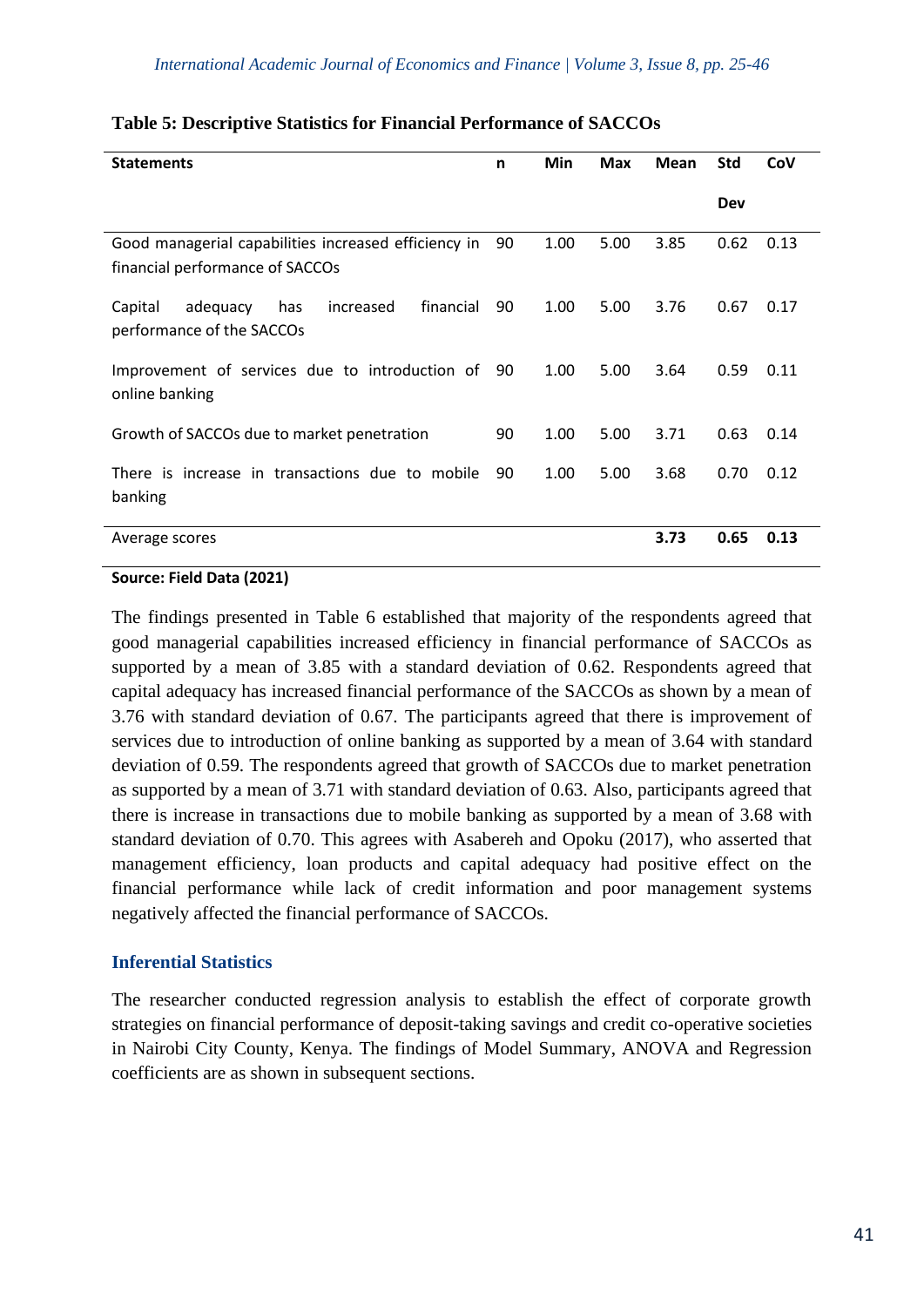# **Model Summary**

The findings of coefficient of correlation R and coefficient of adjusted determination  $\mathbb{R}^2$  is as shown in Table 7.

## **Table 6 Model Summary**

| Model |             | R Square | Adjusted R Square | Std. Error of the Estimate |
|-------|-------------|----------|-------------------|----------------------------|
|       | 0.918 0.843 |          | 0.832             | 0.120                      |

**a. Predictors: (Constant),** Managerial capabilities, technology innovation, market penetration and capital adequacy

**b. Dependent Variable:** Financial Performance of SACCOs

#### **Source: Field Data (2021)**

The results established that coefficient of correlation R was 0.918 an indication of strong correlation with the variables. The findings also established that coefficient of adjusted  $\mathbb{R}^2$ was 0.843 which translates to 84.3%. This explains that 84.3% changes of financial performance of SACCOs can be explained the following variables; managerial capabilities, technology innovation, market penetration and capital adequacy. The residual of 15.7% can be explained by other factors beyond the scope of the current study.

# **ANOVA**

An ANOVA was conducted at 95% level of significant, the findings of F Calculated and F Critical are as shown in Table 8.

| <b>Table 7 ANOVA</b> |
|----------------------|
|                      |

| <b>Model</b> | SS    | df | <b>MS</b> | F    | Significance       |
|--------------|-------|----|-----------|------|--------------------|
| Regression   | 4.26  | 4  | .254      | 2.16 | 0.002 <sup>b</sup> |
| Residual     | 48.62 | 86 | 1.213     |      |                    |
| Total        | 52.88 | 90 |           |      |                    |

**a. Predictors: (Constant),** Managerial capabilities, technology innovation, market penetration and capital adequacy

**b. Dependent Variable:** Financial Performance of SACCOs

#### **Source: Field Data (2021)**

The results in Table 8 show that F calculated was 2.16 and F critical was 1.12 an indication that  $C_{\text{alculated}}$  > F  $_{\text{Critical}}$  an indication that the overall regression model was significant for the study. The study established that the p value was 0.00 which is less than 0.05 an indication that at least one variable significantly influenced financial performance of SACCOs.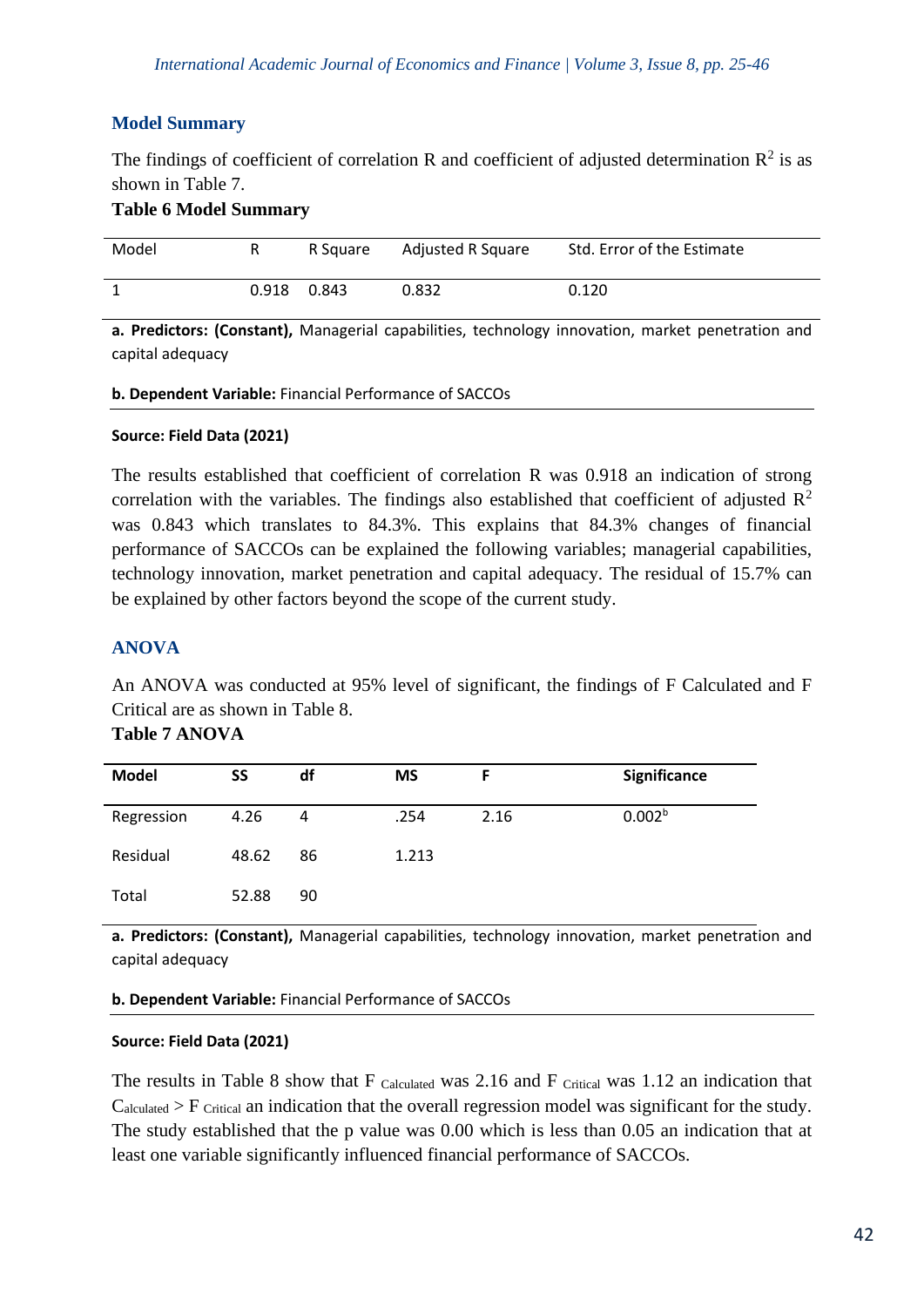# **Regression Coefficients**

In order to establish the individual influence of independent variables on dependent variables, the researcher conducted regression analysis. The findings are as shown in Table 9. **Table 8 Regression Coefficients**

| <b>Multiple Regression Analysis</b> |                     |                      |                     |       |      |
|-------------------------------------|---------------------|----------------------|---------------------|-------|------|
| <b>Variables</b>                    | Unstandardized      |                      | <b>Standardized</b> | t     | Sig. |
|                                     | <b>Coefficients</b> |                      | <b>Coefficients</b> |       |      |
|                                     | β                   | Std.<br><b>Error</b> | <b>Beta</b>         |       |      |
| (Constant)                          | 4.452               | 0.231                |                     | 1.356 | .002 |
| Managerial capabilities             | 0.345               | 0.0154               | 0.151               | 1.234 | .001 |
| Technology innovation               | 0.323               | 0.0123               | 0.231               | 1.321 | .002 |
| Market penetration                  | 0.337               | 0.0167               | 0.135               | 1.244 | .003 |
| Capital adequacy                    | 0.356               | 0.0162               | 0.132               | 1.315 | .002 |

**Source: Field Data (2021**)

The researcher carried out a multiple regression analysis in order to determine the relationship between corporate growth strategies and financial performance of deposit-taking SACCOs in Nairobi City County, Kenya. As per the SPSS generated table, the equation (**Y = β0+ β1X1+ β2X2+ β3X<sup>3</sup> + β4X4+ ε**) becomes:

**Y= 4.452+0.345X<sup>1</sup> +0.323X<sup>2</sup> + 0.337X3+0.356X<sup>4</sup>**

Where  $Y =$  financial performance of deposit-taking SACCOs

 $X_1$  = Managerial capabilities

 $X_2$  = Technology innovation

 $X_3$  = Market penetration

 $X_4$  = Capital adequacy

From the table 9 show that managerial capabilities had a positive significant coefficient  $(\beta=0.345, P-value = 0.001)$  which mean that managerial capabilities contribute positively to the financial performance of deposit-taking SACCOs. Technology innovation had a positive significant coefficient ( $\beta$ =0.323, P-value = 0.002) which mean that technology innovation contributes positive to the financial performance of deposit-taking SACCOs. Market penetration had a positive significant coefficient ( $\beta$ =0.337, P-value = 0.003) which mean that market penetration contributes positive to the financial performance of deposit-taking SACCOs. Capital adequacy had a positive significant coefficient ( $\beta$ =0.356, P-value = 0.002) which mean that capital adequacy contributes positive to the financial performance of deposit-taking SACCOs. The study findings indicate that corporate governance practices that is managerial capabilities, technology innovation, market penetration and capital adequacy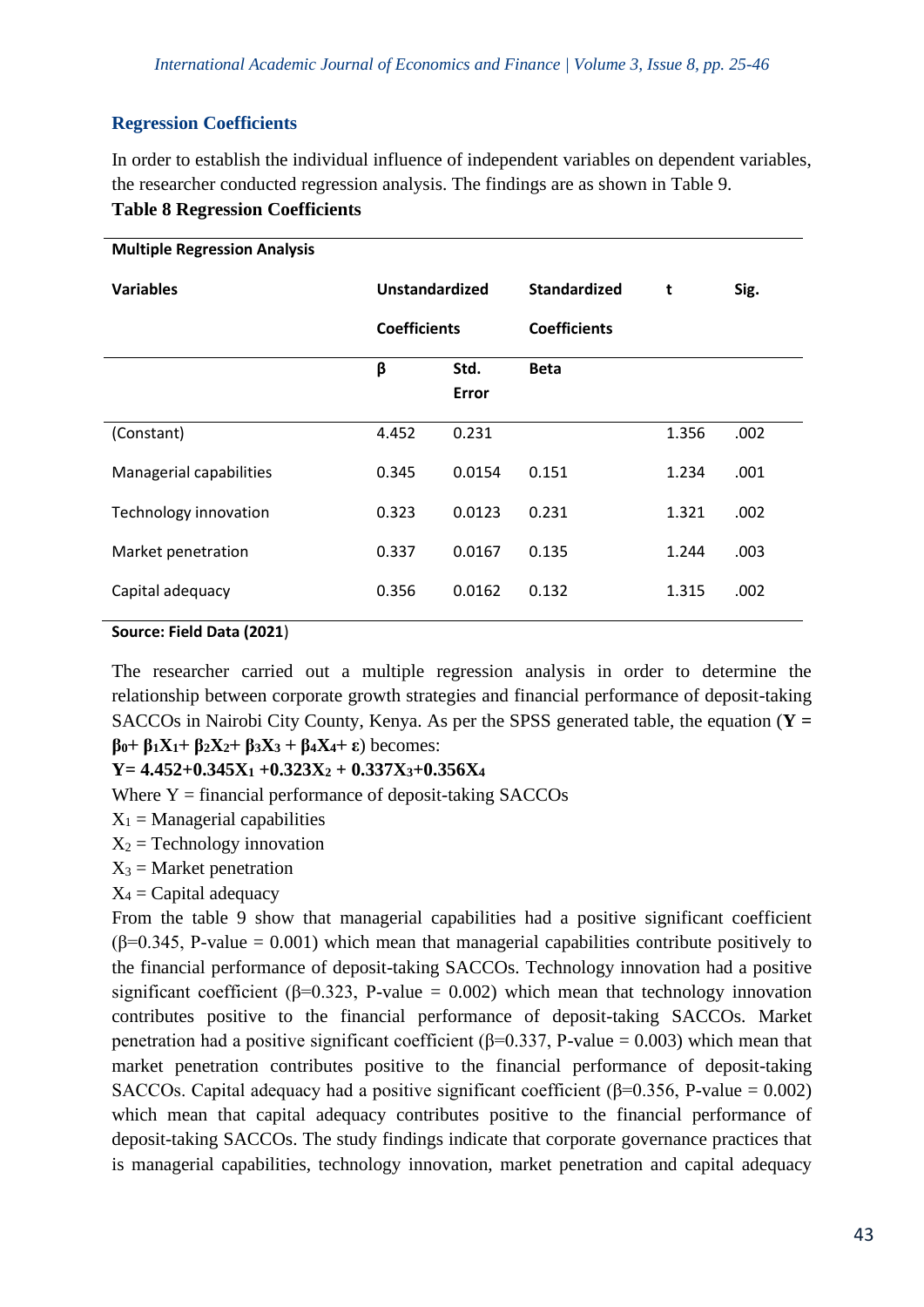are statistically significance to the financial performance of deposit-taking SACCOs. This is in line with a study by Becchetti and Trovato, (2016), who established that product innovations were positively correlated to financial performance. The product innovations examined included new deposit accounts, introduction of credit and debit cards and electronic funds transfer.

# **CONCLUSIONS AND RECOMMENDATIONS**

## **Conclusions**

The study concludes that through corporate management strategies, managerial capabilities, in turn, influence the financial performance of SACCOs. Different managerial capabilities have a relationship with performance and significant influence on performance because managers provide direction, implement plans and motivate employees in the SACCOs. The adoption of ICT enables interactions between consumers and providers of products and services in real-time hence improving customer management within the SACCO. Market niche strategies are the most useful strategies for SMEs in their search and performance.

One of the main contemporary issues facing the SACCO is the stiff competition within the financial sector which calls for innovative marketing strategies that will foster the competitive edge of the institution. The capital adequacy index has affected the financial performance of the Kenya Credit Union. The findings from a regression model show that there is a positive impact of capital adequacy index affects the financial performance of credit unions. The investment in information systems increase market share reduces operating costs, improves customer service, and help SACCOs launch new products and services.

# **Recommendations**

The study recommends that deposit-taking -SACCOs should be investment cautious due to competition of customers from other financial resources. Better investments will enhance financial soundness of these institutions.

The deposit-taking -SACCOs should always employ competence staff and there should be continuous training need assessment among employees so as to improve their skills. The SACCO should also ensure that all employees are well trained about the policies governing the SACCOs to enlighten the employees on their knowledge about SACCO and their profitability.

The deposit-taking SACCOs should embrace the use of information technology in their operations by developing websites to market its products and put more focus on field selling and sales promotion to boost customer base and financial stability. Deposit-taking SACCOs should keep on changing their ICT strategies regularly to keep up with the pace of the dynamic world of IT development.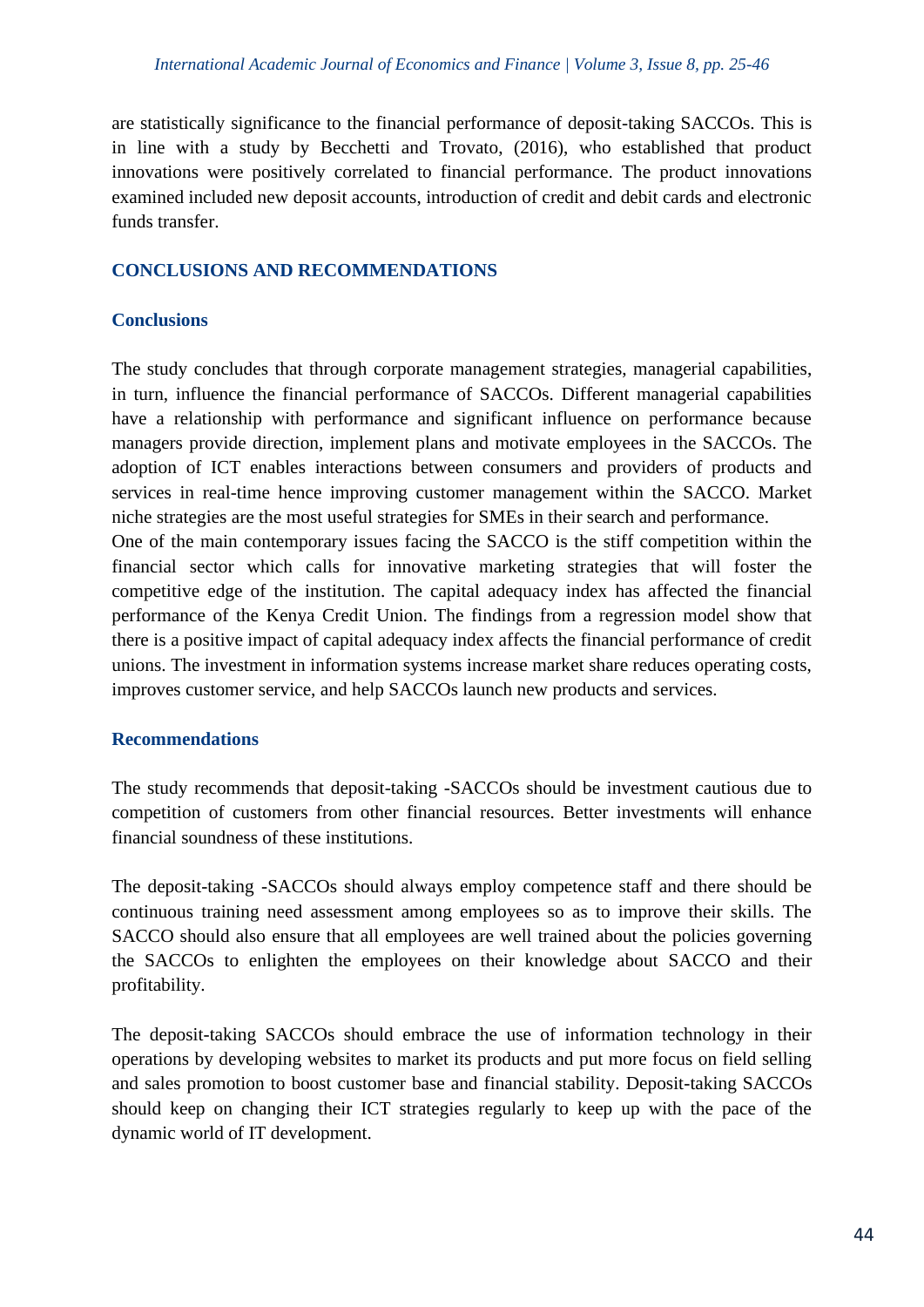#### **REFERENCES**

- Ahmed, A. F., & Rugami, M. (2019). Corporate governance and performance of savings and credit cooperative societies in Kilifi County, Kenya. *International Academic Journal of Economics and Finance*, *3*(3), 61-79.
- Azar, G., & Ciabuschi, F. (2017). Organizational innovation, technological innovation, and export performance: The effects of innovation radicalness and extensiveness. *International Business Review*, *26*(2), 324-336.
- Barus, J. J., Muturi, W., Kibati, P., & Koima, J. (2017). Effect of Capital Adequacy on The Financial Performance of Savings and Credit Societies in Kenya. *American Journal of Finance*,4(1),1-12.
- Chung, H. F., Wang, C. L., Huang, P. H., & Yang, Z. (2016). Organizational capabilities and business performance: When and how does the dark side of managerial ties matter? *Industrial Marketing Management*, *55*, 70-82.
- Freeman, R. E., & Dmytriyev, S. (2017). Corporate social responsibility and stakeholder theory: Learning from each other. *Symphonya. Emerging Issues in Management*, (1), 7-15.
- Gogo, P. A., & Oluoch, O. (2017). Effect of savings and credit co-operative societies' financial services on demand for credit by members-a survey of deposit taking SACCOs in Nairobi. *International Journal of Social Sciences and Information Technology*, *3*(8), 2410-2432.
- Hugill, A., & Helfat, C. E. (2016). Managerial Resources and Capabilities. *The Palgrave Encyclopedia of Strategic Management*, 1-5.
- Jones, T. M., Wicks, A. C., & Freeman, R. E. (2017). Stakeholder theory: The state of the art. *The Blackwell guide to business ethics*, 17-37.
- Kahuthu, D. G. (2016). *Impact of Prudential Regulation on Financial Performance of Deposit Taking Savings and Credit Co-operative Societies in Kenya,* Unpublished PhD Thesis, Nairobi: Jomo Kenyatta University of Agriculture and Technology.
- Kapaya, S. M., & Raphael, G. (2016). Bank-specific, industry-specific and macroeconomic determinants of banks profitability: Empirical evidence from Tanzania. *International Finance and Banking*, *3*(2), 100-119.
- Kavulya, P. W., Muturi, W., Rotich, G., & Ogollah, K. (2018). Effect of Technological Adoption Strategy on the Performance of Saccos in Kenya. *Journal of Business and Strategic Management*, *3*(1), 1-17.
- Kirimi, E., Muema, M. W., & Mengo, B. W. (2016). Factors Influencing Knowledge Management Practices in Financial Institutions a Survey of SACCOS in Meru County, Kenya. *International Journal of Business & Management Science*, 2(2), 1-5.